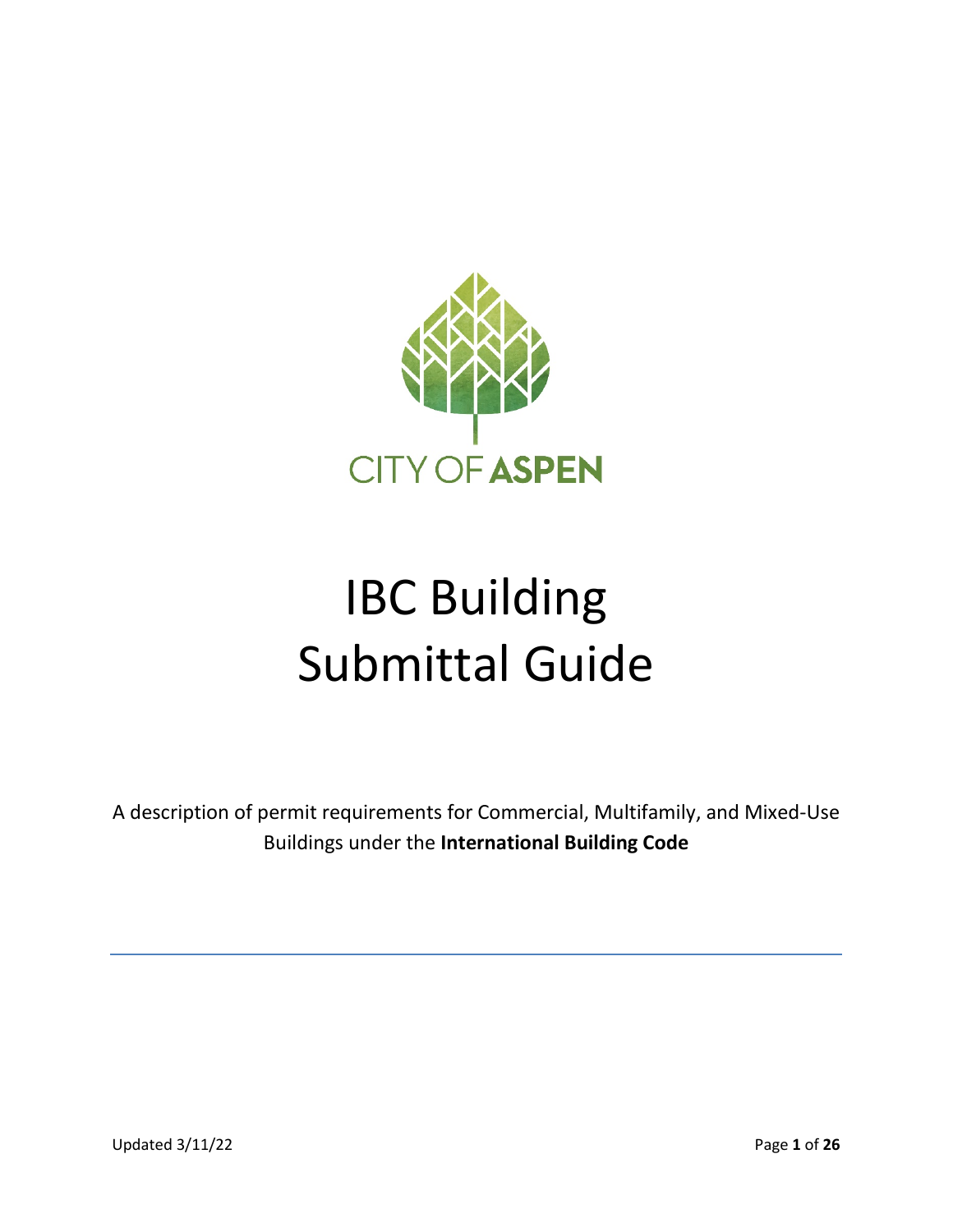# Table of Contents

#### **Documents**

| <b>Planning Approvals</b>                  |    |
|--------------------------------------------|----|
| Permit Application Signature Packet        | 3  |
| <b>Asbestos Test and Clearance Reports</b> | 3  |
| State Demolition Approval Notice           | 3  |
| Fireplace Registration & Specs             | 4  |
| Energy Code Compliance __________          | 5  |
| Non-Vented Roof Assembly Calculations      |    |
| U-factor Fenestration Docs                 | 8  |
| <b>CREMP/RREMP Documents</b>               | -8 |
| Line Grade Verification Form               | 9  |
| Verification of Structural Integrity       | 9  |
| Soils Report _________________             | 10 |
| <b>Special Inspection Agreement</b>        | 10 |
| Photos                                     | 10 |
| Unit/Building Relationship                 | 11 |

| Fire Resistance Plans/Details _________   | 15   |
|-------------------------------------------|------|
| Accessibility Plans/Details _____________ | 16   |
|                                           | 16   |
|                                           | 17   |
|                                           | 17   |
|                                           | 18   |
|                                           | 18   |
|                                           | - 19 |
|                                           | -19  |
|                                           | 19   |
|                                           | 20   |
| Reflected Ceiling Plans ________________  | 20   |
|                                           | 20   |
|                                           | 20   |
| Commercial Kitchen Plans                  | 21   |
| Mechanical Plans ____________________     | 21   |
|                                           | 21   |
| Structural Plans____________________      | 22   |

#### **Drawings**

| <b>Drawing Standards</b>                | 12 |
|-----------------------------------------|----|
| Cover Sheet                             | 12 |
| Survey                                  | 13 |
| <b>Excavation/Earth Retention Plans</b> | 13 |
| Site Plan                               | 13 |
| Renewable Energy Mitigation plan        | 14 |
| Area Sheet                              | 14 |
| Occupancy/Means of Egress Plan          | 15 |
|                                         |    |

#### **Additional Information**

| Adopted Codes & Standards           | 23 |
|-------------------------------------|----|
| Design Criteria                     | 23 |
| <b>Permitting Fees</b>              | 24 |
| Fire Sprinklers                     | 24 |
| <b>Carbon Monoxide Detectors</b>    | 24 |
| Inspections                         | 24 |
| Final Inspections                   | 24 |
| Application Process: What to Expect | 25 |
| How to Apply for a Permit           | 26 |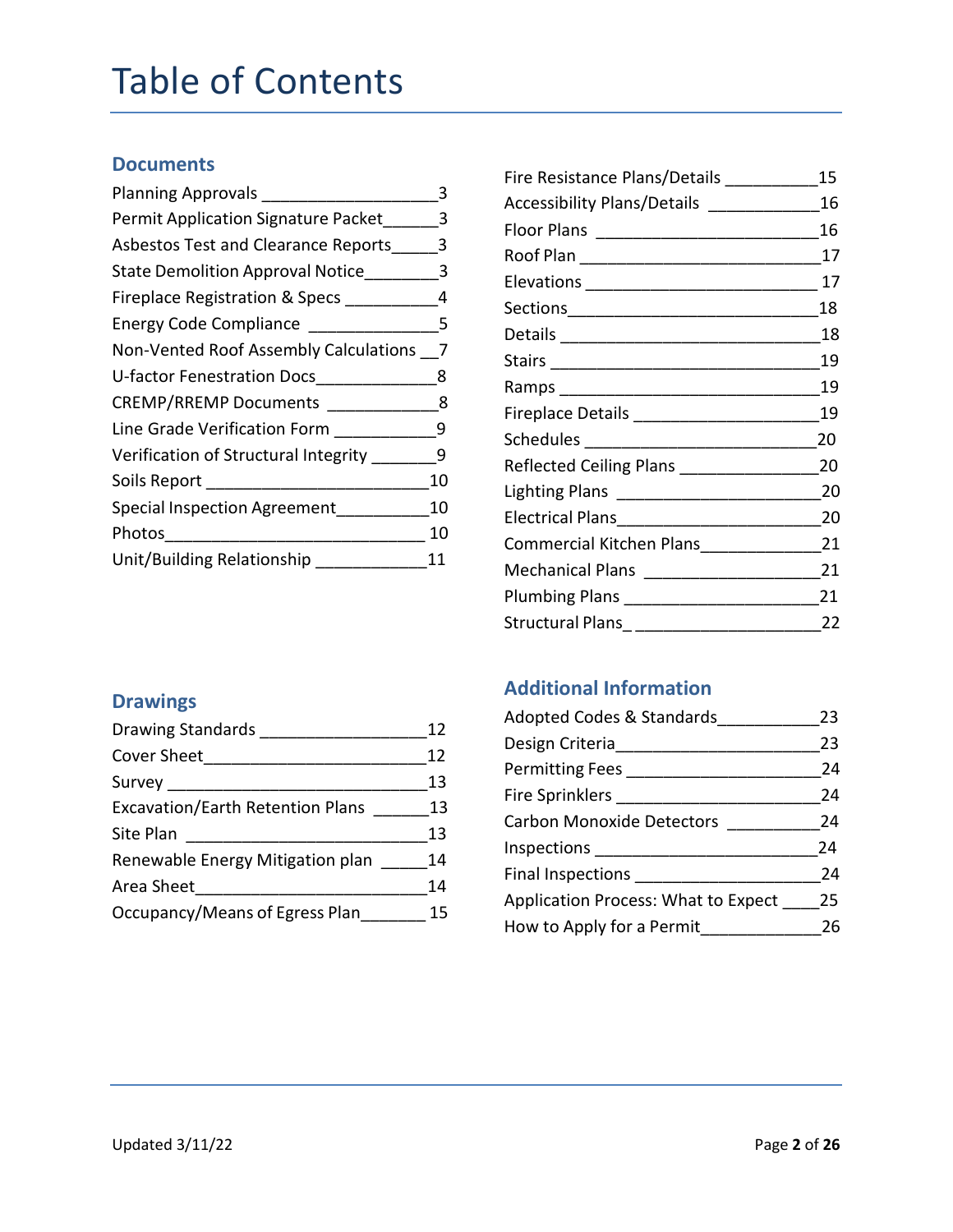# Documents

# Planning Approvals

Check with the Planning Department to see if your project requires land use review. Any of the following documents that are specific to your project must be submitted with your application:

- □ Resolutions
- □ Decisions
- □ Ordinances
- □ Development Orders
- □ Other Land Use Approvals

# Permit Application Signatures Packet

This is required for every type of building permit application\* and can be found in the City's Document [Library.](https://www.cityofaspen.com/1391/Document-and-Resource-Library) The COA Permit Application Signature Packet is comprised of the following forms:

- **Building Permit Contact Sheet**
- **Homeowner Association Compliance Form**
- **Valuation Affidavit**
- **Asbestos Verification and Checklist**
- **Zoning Compliance Verification Policy**

Each page of the Signature Packet must be filled out entirely with appropriate signatures where required. Incomplete pages in this application packet will be rejected. *\*If you have been approved to apply for an EPIC permit, you must use the EPIC Permit Application Signatures Packet instead.*

# Asbestos Test and Asbestos Clearance Reports

If '**YES** is checked on any of the questions on the Asbestos Verification and Checklist (above), you must provide an asbestos test report. The report must include the following:

- 1. Inspector's narrative including sampling locations
- 2. Inspector's certificate
- 3. Lab data

If Asbestos is found and you will be disturbing it, you must submit a final air clearance asbestos abatement report prior to permit issuance.

# State Asbestos Demolition Approval Notice

This document is required if you are demolishing an entire building. One notice is required for each separate building, including outbuildings. You must submit the original license, not a copy. The Asbestos Verification and Checklist has information on how to acquire one.

Updated 3/11/22 Page **3** of **26**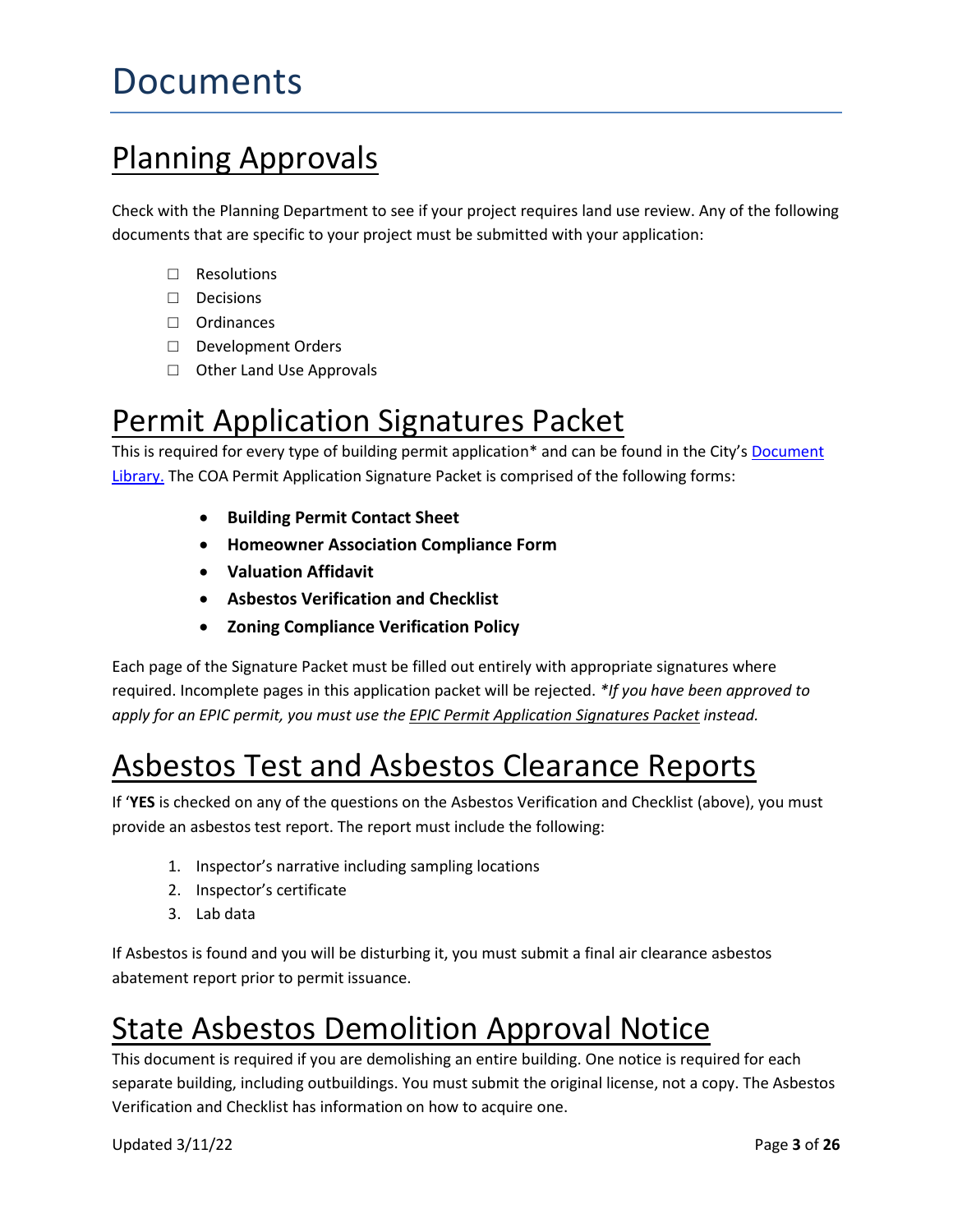# Fireplace Registration and Installation Instructions

The **Fireplace Registration Form** can be found in the [Document Library](https://www.cityofaspen.com/1391/Document-and-Resource-Library) and is required if you are adding or altering a fireplace. You must enter details for all fireplaces and fire pits existing and proposed associated with the unit.

For factory-built wood and gas log fireplaces, provide the **manufacturer's installation instructions** for each factory-built component (note: no new wood burning fireplaces are permitted indoors).

The following must be included in the installation instructions:

- □ Firebox clearances
- □ Flue/termination clearances
- □ Firebox construction
- □ Hearth Extension requirements
- □ Exterior air requirements
- □ Tight-fitting door information
- $\square$  Damper/Flue sentinel/Power vent information if applicable for gas log fireplaces

# Energy Code Compliance

*Residential Buildings* (R-3 buildings, as well as R-2 and R-4 buildings three stories or less in height above grade) and residential portions of mixed-use buildings may use of one of the following five methods to demonstrate energy code compliance of the thermal envelope. **You must note on the plans which approach you are taking.**

**1. Prescriptive Alternative:** Use the values out of Table R402.1.2 for insulation and fenestration (printed below). Your details, sections, and/or schedules must be noted with these R and U values.

|             |                                                                    |                                     |    | <b>WOOD</b><br><b>FRAME</b> | <b>MASS</b>                            |                 | <b>BASEMENT</b>               | <b>SLAB</b>                                  | <b>CRAWL</b><br><b>SPACE</b> |
|-------------|--------------------------------------------------------------------|-------------------------------------|----|-----------------------------|----------------------------------------|-----------------|-------------------------------|----------------------------------------------|------------------------------|
| <b>ZONE</b> | <b>ICLIMATE FENESTRATION ISKYLIGHT ICEILING</b><br><b>U-FACTOR</b> | $ U$ -FACTOR $ R$ -VALUE $R$ -VALUE |    | <b>WALL</b>                 | <b>WALL</b><br><b>R-VALUE R-VALUEL</b> | <b>FLOOR</b>    | <b>WALL</b><br><b>R-VALUE</b> | <b>R-VALUE</b><br><b>&amp; DEPTH R-VALUE</b> | <b>WALL</b>                  |
|             | 0.28                                                               | 0.55                                | 49 | $20 + 5$ or<br>$13+10^{h}$  | $19/21$ <sup>i</sup>                   | 38 <sup>g</sup> | $15/19^c$                     | 10.4 $ftd$                                   | $15/19^c$                    |

**2015 IECC Table R402.1.2 (as amended by City of Aspen Ordinance 40, 2016)**

Table Footnotes:

c. "15/19" means R-15 continuous insulated sheathing on the interior or exterior of the home or R-19 cavity insulation at the interior of the basement wall. "15/19" shall be permitted to be met with R-13 cavity insulation on the interior of the basement wall plus R-5 continuous insulated sheathing on the interior or exterior of the home. "10/13" means R-10 continuous insulated sheathing on the interior or exterior of the home or R-13 cavity insulation at the interior of the basement wall.

d. R-5 shall be added to the required slab edge *R*-values for heated slabs. Insulation depth shall be the depth of the footing or 2 feet, whichever is less in Zones 1 through 3 for heated slabs.

g. Or insulation sufficient to fill the framing cavity, R-19 minimum.

h. The first value is cavity insulation, the second value is continuous insulation, so "13+5" means R-13 cavity insulation plus R-5 continuous insulation.

i. The second *R*-value applies when more than half the insulation is on the interior of the mass wall.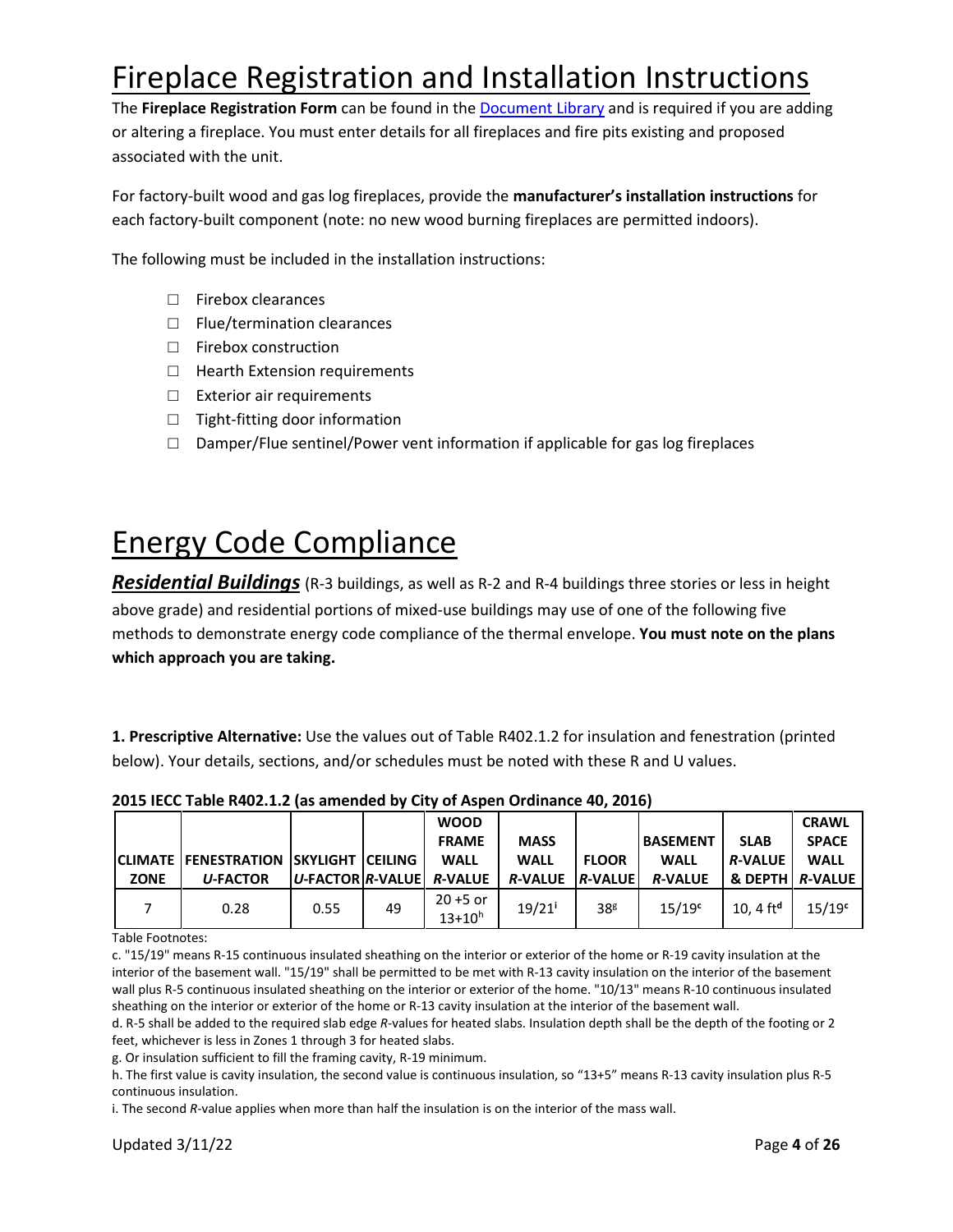**2. U-factor Alternative:** Use the values out of table R402.1.4 from the 2015 IECC as amended (see below). You must demonstrate your calculations of the U-factor of any assemblies using this alternative, including the effects of thermal bridging of from framing materials. Your details, sections, and/or schedules must be noted with these values. You may mix this approach with the prescriptive one above.

| Fenestration   Skylight |          | Ceiling | Frame   | Mass    | Floor U- | Basement | Crawl  |
|-------------------------|----------|---------|---------|---------|----------|----------|--------|
| l U-Factor              | U-Factor | U-      | Wall U- | Wall U- | Factor   | Wall U-  | Space  |
|                         |          | Factor  | Factor  | Factor  |          | Factor   | U-     |
|                         |          |         |         |         |          |          | Factor |
| 0.28                    | .55      | 0.026   | 0.045   | 0.057   | 0.028    | 0.050    | 0.055  |

**3. Total UA Alternative:** Use **REScheck**, downloadable for free at [www.energycodes.gov.](http://www.energycodes.gov/) The proposed design must be a minimum of 2% more efficient than the standard reference design to accommodate for Aspen's amended prescriptive fenestration U-factor.

Be sure to address the following in your REScheck:

- □ Select 2015 IECC as the code
- □ Under Options, choose Compliance Method: UA trade-off
- $\Box$  Fill out all info on the Project tab, including Project Details (not optional!)
- $\Box$  Fill out the Envelope tab with all of your assemblies and fenestration. See the Help section for guidance.
- $\Box$  The makeup and area of all assemblies must EXACTLY match the plans.
- $\Box$  Cavity insulation is insulation installed in the framing cavities between studs and joists. Continuous insulation is installed beyond framing and runs past it.
- □ Sign the REScheck.

**4. Simulated Performance Alternative:** Use **REScheck**, downloadable a[t www.energycodes.gov,](http://www.energycodes.gov/) or other software approved by the building official.

Be sure to address the following in your REScheck:

- □ Under Options, choose Compliance Method: Performance Alternative
- $\Box$  All the requirements of the Total UA Alternative method above apply.
- $\Box$  Using the performance alternative requires additional inputs including conditioned floor area, orientation of the building, a minimum of four walls having unique orientations, and a minimum of one roof and floor.

**5. Simplified Equivalent Compliance Alternative:** Under this approach compliance is based on adhering to a minimum size for the heating and cooling systems:

1. The ratio of the air conditioning capacity to conditioned space is less than or equal to 1 ton per 1000 square feet.

2. The ratio of the space heating system capacity to floor area of conditioned space is less than or equal to 32,000 Btu/h per 1000 square feet.

Updated 3/11/22 Page **5** of **26** The design team must provide details, sections, and/or schedules with insulation and fenestration R or U values, but any values are acceptable if the air conditioning and space heating capacity meets the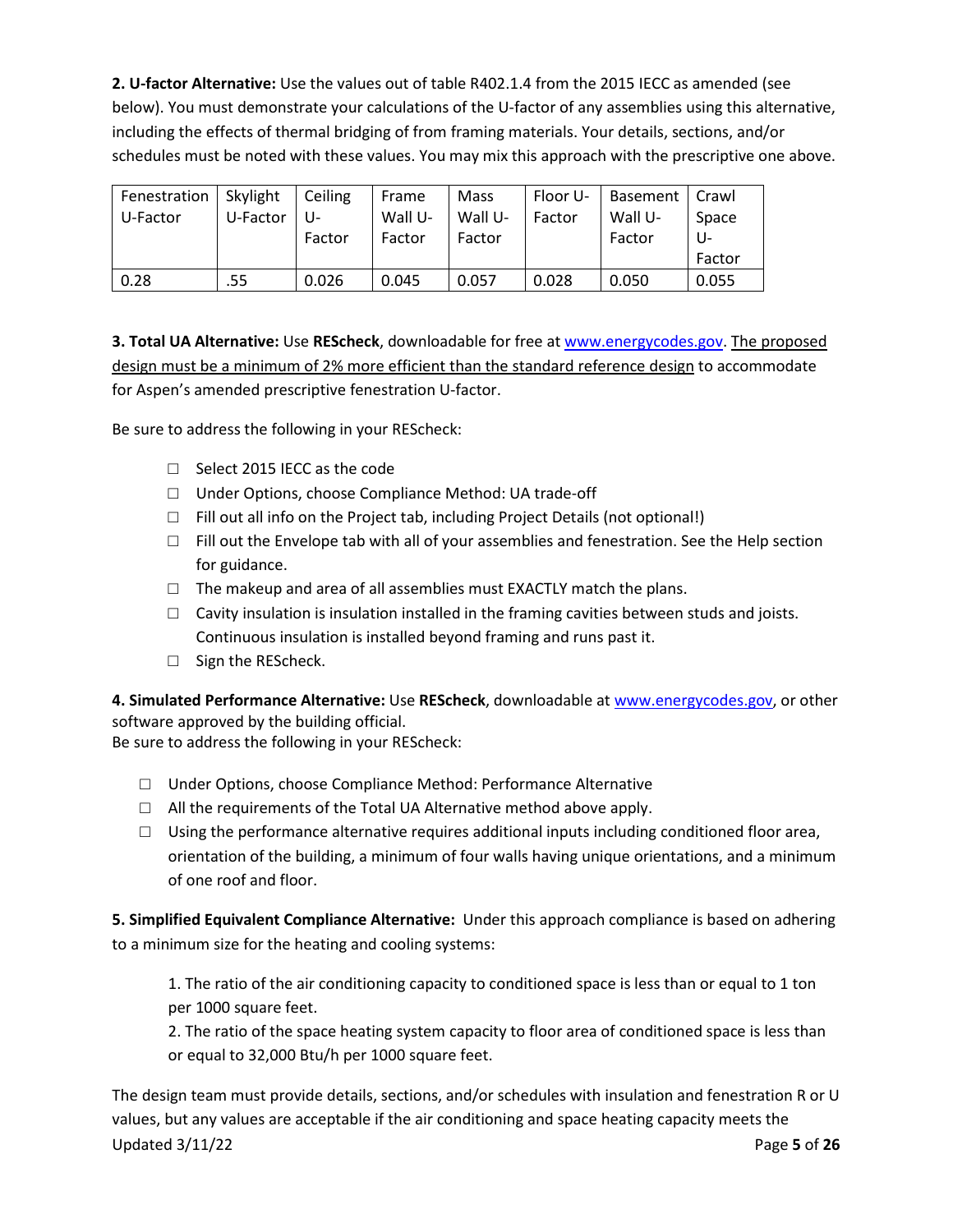minimum. The heating system size is only intended for space heating, so if the system also supplies hot water and/or snowmelt, load calculations need to be provided to show what portion of the total output is needed for each of its uses.

This path also has two additional requirements:

- 1) The distance from the hot water supply outlet to hot water pipe to the hot water entry to a room where hot water is used shall be no more than 10ft. This shall apply to the kitchens, bathrooms with showers or tub, and rooms with a clothes washer. Provide hot water piping plans to illustrate compliance.
- 2) Lighting at least one of the following requirements shall be deemed in compliance: 1. Lamps over 15 watts shall be CFL, LED, or have an efficacy not less than 90 lumens per watt. 2. At least 90% of the lamps or fixtures shall have an efficacy not less than 75 lumens per watt. Provide lighting plans to illustrate compliance.

*Commercial Buildings* (Any building or portion of a mixed-use building not included in the residential definition above) must comply with either the **2015 IECC** or **ASHRAE Standard 90.1 (2013)** for Envelope, Lighting, and Mechanical. *You must choose one code and not mix and match.*

#### **Envelope:**

You may use of one of the following methods to demonstrate envelope energy code compliance. You must note on the plans which approach you are taking.

**Prescriptive:** Use the values out of Table C402.1.3 and C402.4 from the 2015 IECC for climate zone 7. Your details, sections, and window/door/insulation schedules must be noted with these values.

**U-factor Alternative:** Same as above but use the values out of table C402.1.4 from the 2015 IECC for climate zone 7. You must demonstrate your calculations of the U-factor of any assemblies using this alternative, including the effects of thermal bridging from framing materials. You may mix this approach with the Prescriptive one above.

**Total UA Alternative:** Use **COMcheck**, downloadable at [www.energycodes.gov.](http://www.energycodes.gov/)

Be sure to address the following in your COMcheck:

- $\Box$  Select 2015 IECC or ASHRAE 90.1 (2013) Standard as the code (no mixing and matching)
- $\Box$  Fill out all info on the Project tab, including Project Details (not optional!)
- $\Box$  Fill out the Envelope tab with all of your assemblies and fenestration. See the Help section for guidance.
- $\Box$  The makeup and area of all assemblies must EXACTLY match the plans and insulation schedule.
- $\Box$  Cavity insulation is insulation that sits in the framing cavities between studs and joists. Continuous insulation is insulation that sits beyond framing and runs past it.
- □ Sign the COMcheck.

**Performance:** Comply with section C407 of the 2015 IECC.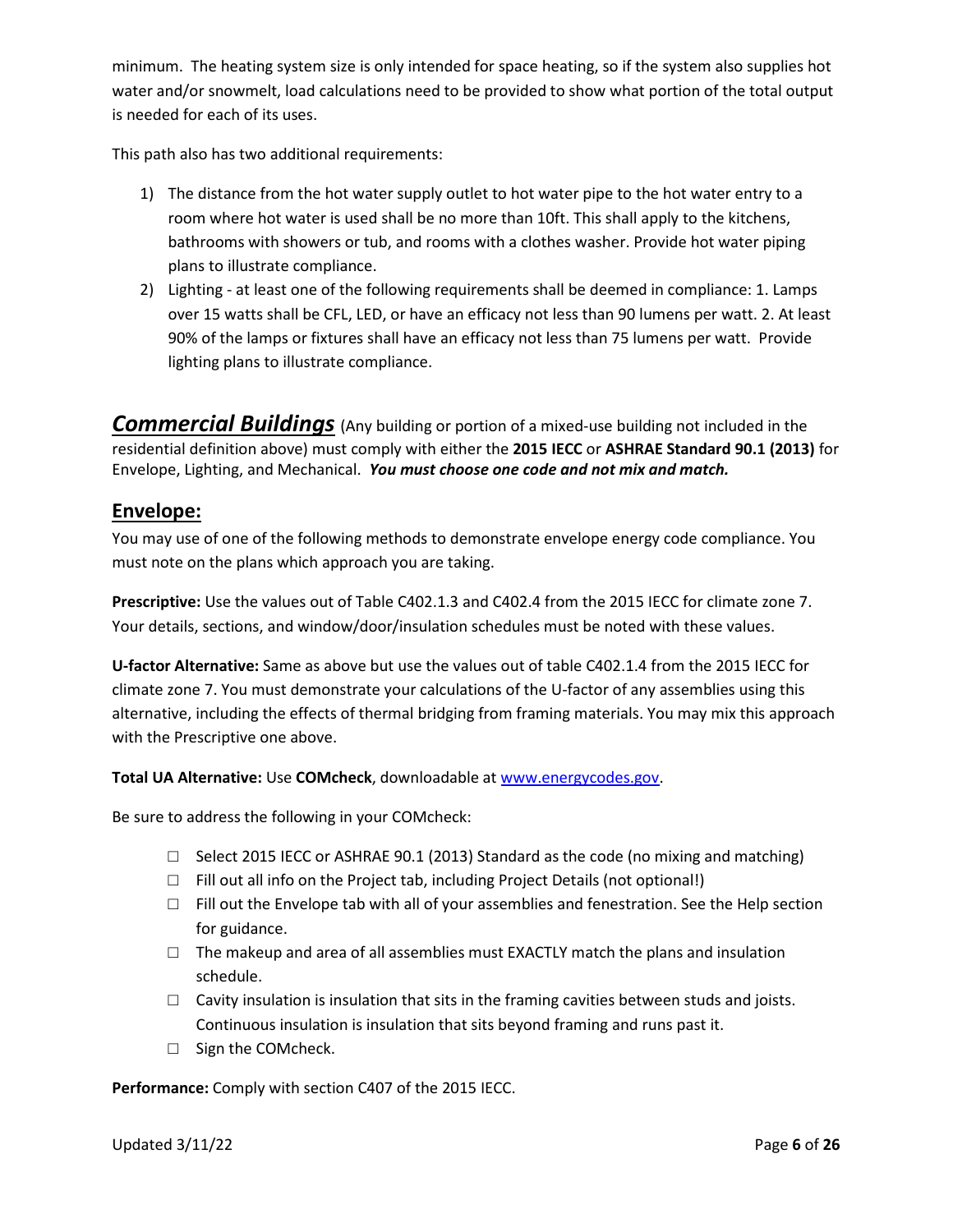#### **Interior and Exterior Lighting:**

Use **COMcheck**; follow the instructions above, as well as:

- $\Box$  Create a labeling system to ease comparison between the COMcheck, lighting plans, lighting schedule, and specs. All must match exactly.
- □ Provide spec sheets for all fixtures listing wattages.
- $\Box$  Only take exemptions and allowances as allowed by 2015 IECC sections C405.4.1, Table C405.4.2C503.6, C504.2.

#### **Mechanical:**

Use **Comcheck**; follow the instructions above, as well as:

 $\Box$  Create a labeling system to ease comparison between the COMcheck, equipment schedule and plans. All must match exactly.

As an alternative to the above methods, you may use the **Total Building Performance Method.** Refer to 2015 IECC section C407.

# Non-Vented Roof Assembly Dew Point Calculations

Roof assemblies that do not meet the roof ventilation requirements of currently adopted codes shall be designed to avoid the likelihood of fungal growth or the accumulation of moisture on the linings and other building elements. The applicant shall submit **calculations and/or supporting proof** that the building systems will perform to avoid the accumulation of fungal growth and moisture in the roof assembly. The proposed roof assembly will be reviewed and approved by the building official and demonstrate compliance to the alternate method of roof ventilation.

The calculations must show that the temperature of the condensing surface (T interface) is greater than 41 degrees F at 35% relative humidity. You may use the following equation:

```
T(interface) = R(exterior) / R(total) x [T(inside) – T(outside)] + T(outside)
Where:
T(interface) = temperature at the sheathing/insulation interface or the temperature of 
the first condensing surface. Must be great than 41 deg F.
R(exterior) = the R-value of the exterior sheathing
R(total) = the total R-value of the entire assembly
T(inside) = 70 deg FT(outside) = 19.8 deg F (mean daily temp)
```
#### **Example:**

| Thickness: Component: | R-Value: |
|-----------------------|----------|
| Outside air layer     | 0.17     |
| Water-proof membrane  | 0.21     |
| 5/8" Sheathing        | 0.77     |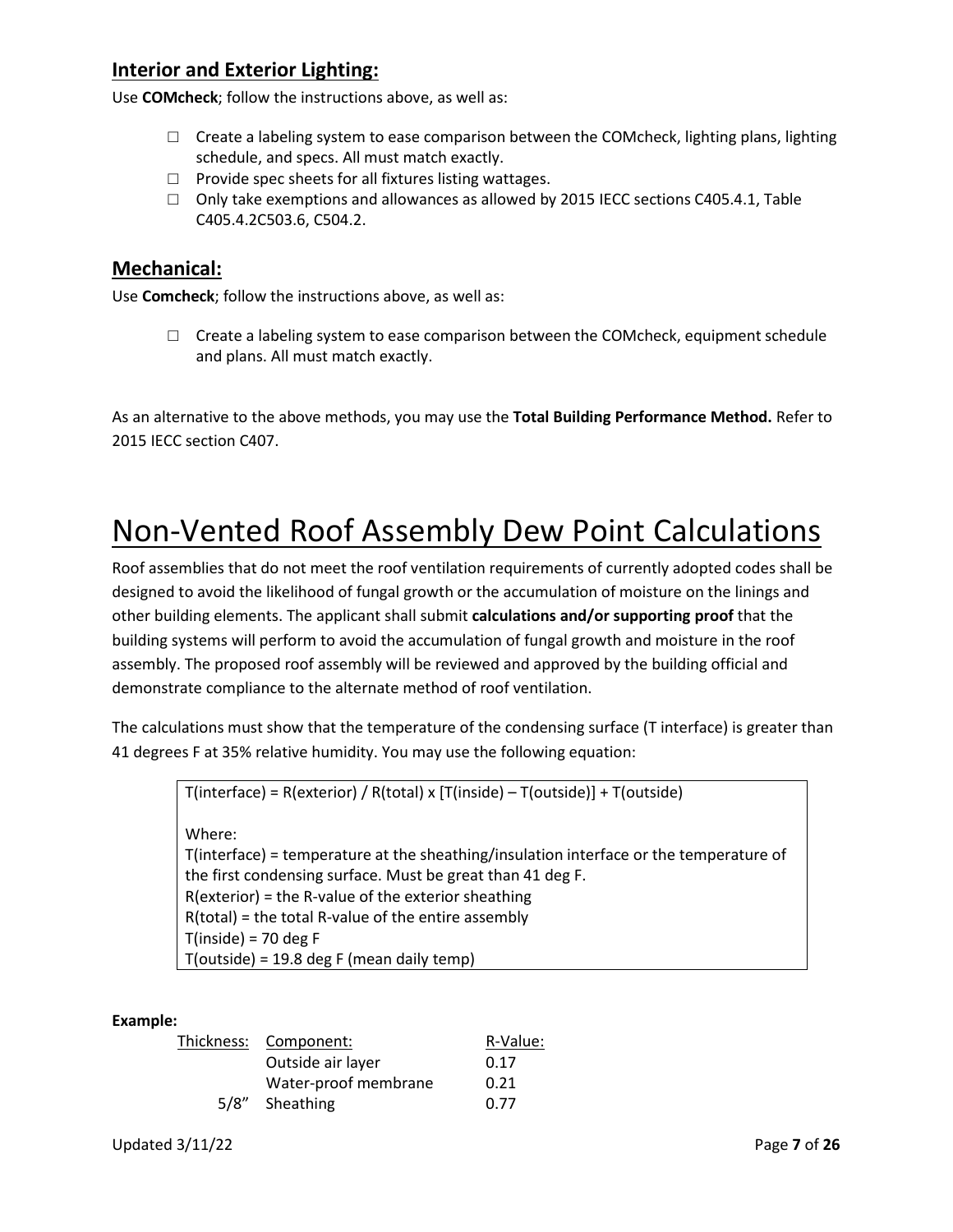| $4^{\prime\prime}$                            | Closed-cell spray foam<br>-------condensing surface------                       | 28   |
|-----------------------------------------------|---------------------------------------------------------------------------------|------|
|                                               | 5 1/4" Fiberglass Batt (high density)                                           | 21   |
|                                               | 5/8" Gypsum board                                                               | 0.56 |
|                                               | Inside air layer                                                                | 0.65 |
|                                               | $R(exterior) = 0.17 + 0.21 + 0.77 + 28 = 29.15$                                 |      |
| $R(total) = 29.15 + 21 + 0.56 + 0.65 = 51.36$ |                                                                                 |      |
| $T(inside) = 70 deg F$                        |                                                                                 |      |
| $T(outside) = -16 deg F$                      |                                                                                 |      |
|                                               | $T(interface) = R(exterior) / R(total) x [T(inside) - T(outside)] + T(outside)$ |      |
|                                               | T(interface) = 29.15 / 51.36 x $[70 - 19.8] + 19.8$ )                           |      |
| $T(interface) = 48.3$                         |                                                                                 |      |

The temperature at the first condensing surface (closed-cell spray foam insulation) is 48.3 degrees F. Therefore, the resulting dew point temperature of 41 degrees F would occur within the spray foam, which verifies compliance.

# U-Factor Fenestration Documentation

All new windows, skylights, and glazed doors must have a factory applied NFRC stickered label listing the U-factor of the entire assembly. This **U-factor must match what you selected in the Energy Code Compliance section above**. You must **note on the plans** that all new fenestration on the project will comply with this.

If new windows, skylights, or doors do not come with a factory applied NFRC stickered label listing the U value of the entire assembly, you must demonstrate the U value using one of the options in the **City of Aspen [Fenestration](https://www.cityofaspen.com/250/Policy-Manual) U-Factor Policy Revision.** 

# Renewable Energy Mitigation Program (REMP) Documents

Snowmelt, hot tubs, and outdoor pools are required to comply with the Renewable Energy Mitigation Program (REMP). Residential Renewable Energy Mitigation Program (RREMP) guidelines apply to R-3 buildings, as well as R-2 and R-4 buildings three stories or less in height above grade and residential portions of mixed-use buildings. Commercial Renewable Energy Mitigation Program (CREMP) guidelines apply to all other types of buildings and commercial portions of mixed-use buildings. For further information on the REMP program, refer to Appendix A and Appendix B in the City of Aspen's adoption of the 2015 IECC.

In addition to the **full size REMP plan sheets** mentioned later, you must submit the following to demonstrate compliance:

**All**:

□ Completed **RREMP/CREMP worksheet**, available on the [Document Library.](https://www.cityofaspen.com/1391/Document-and-Resource-Library)

Updated 3/11/22 Page **8** of **26**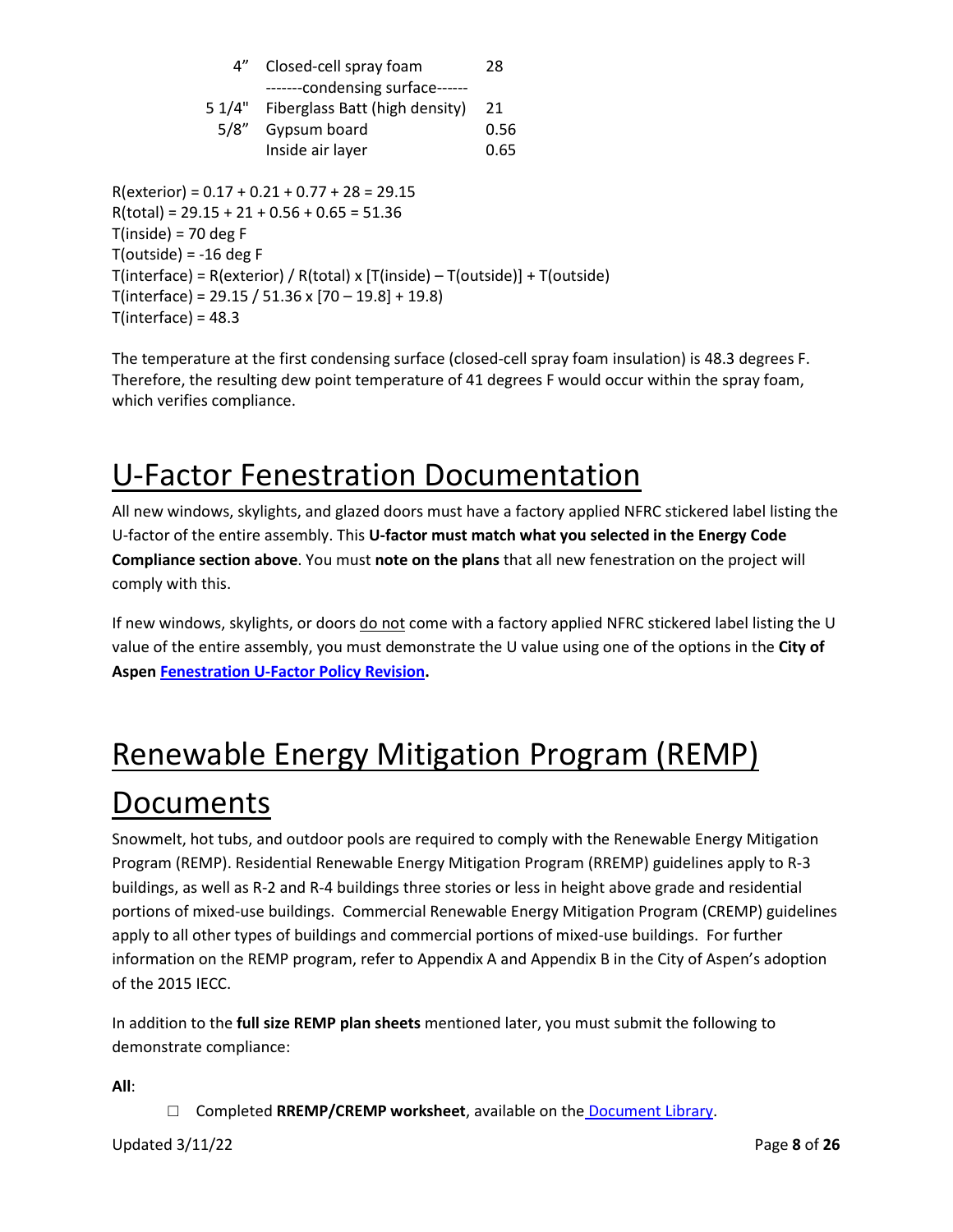- □ **Provide specs on boiler** (the boiler/heating unit for the snowmelt, pool, and/or spa), showing AFUE (annual fuel utilization efficiency).
- $\Box$  If using solar renewable credits: The renewable credit will be determined by the system kW capacity multiplied by the efficiency of the system as calculated on the RREMP worksheet. Be sure to include this tab from the worksheet.
	- o Plans should show panel location, tilt, and aspect from true South.
	- o Provide **specs on solar panels**, showing dimensions, orientation, and, if Photovoltaic, kW per panel.

#### **Hot Tub**:

- $\Box$  If using a spa that is not CEC or APSP-14 certified, you must include it in the RREMP/CREMP worksheet and pay the RREMP option fee. For RREMP, the area is the area of the water surface. If installing a RREMP exempt spa, **provide specs showing dimensions and CEC (California Energy Commission) or APSP-14 (Association of Pool and Spa Professionals) certification.** The CEC has a database of all compliant spas at [https://cacertappliances.energy.ca.gov/Pages/Search/AdvancedSearch.aspx.](https://cacertappliances.energy.ca.gov/Pages/Search/AdvancedSearch.aspx)
- □ **Provide specs on a safety cover listed as ASTM F 1346** (unless an enclosure barrier is used per 2015 International Swimming Pool and Spa Code 305)
- $\Box$  Permanent spas and pools require an APSP-15 checklist to be submitted. This form can be found in the [Document Library.](https://www.cityofaspen.com/1391/Document-and-Resource-Library)

#### **Outdoor Pool**:

- $\Box$  Must include it in the RREMP/CREMP worksheet and offset or pay a fee. For REMP, the area is the area of the water surface.
- □ **Provide specs on a safety cover listed as ASTM F 1346** (unless an enclosure barrier is used per 2015 International Swimming Pool and Spa Code 305).
- □ **Provide specs on a vapor-retardant pool cover** (2015 IECC R403.10.3).
- $\square$  Permanent spas and pools require an APSP-15 checklist to be submitted. This form can be found in the [Document Library.](https://www.cityofaspen.com/1391/Document-and-Resource-Library)

# Line Grade Verification Form

If the project proposes additional square footage (additions and new construction), you must include this form with your submission. It can be found in the City's [Document Library.](https://www.cityofaspen.com/1391/Document-and-Resource-Library) Fill out part A and show horizontal ties to the property line on Site Plan.

# Verification of Structural Integrity

For alteration, demolition and repair work minor in nature; if any walls, or other potentially structural elements are being altered, whether bearing or non-bearing, verification in one of the following forms may be accepted in lieu of a structural plan prior to demo: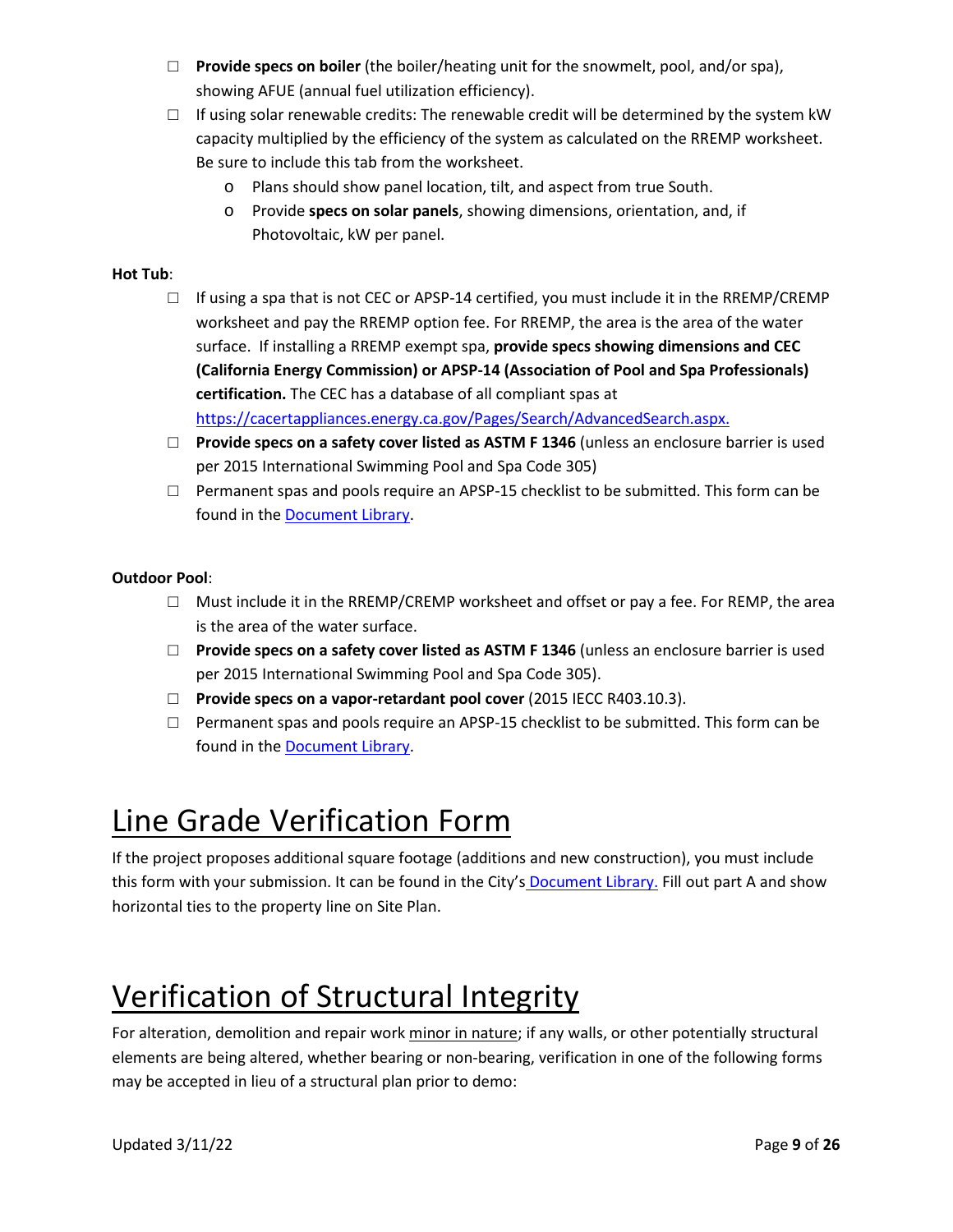**Stamped Letter Option:** A letter stamped and signed by a structural engineer or architect stating that they will be involved with the project and certifying the structural integrity of the proposed demolition or other work. Once finishes have been removed, if it is determined that structural bearing components will be altered, a structural plan will be required.

**Original Framing Plans Option:** Provide the original framing plans demonstrating that the elements you are proposing to alter are non-bearing and not part of the structural frame. If during construction it is determined that the existing structure does not match the original plans, a new structural plan or stamped letter will be required.

# Soils Report

Must comply with th[e City of Aspen Soils Report Requirements.](https://www.cityofaspen.com/DocumentCenter/View/514/Soils-Report-PDF) Alternatively, a letter from a geotechnical engineer committing to excavate and then confirm assumptions or a letter from a geotechnical engineer to use a soils report from an adjacent property may be submitted if approved by the building official.

# Special Inspection and Testing Agreement

Work that includes any of the following requires special inspection per 2015 IBC section 1705:

- □ High strength bolting
- $\Box$  Epoxy anchors
- □ Structural steel welding
- □ Pre and post stressed tendons
- □ Permanent micropiles or helical piers
- $\Box$  Sprayed fireresistant materials
- □ Mastic and intumescent fireresistant coatings

The Special Inspection and Testing Agreement may be turned in later in the submittal process; it is not required at submittal but is required prior to sign off and issuance. This document can be found on the City'[s Document Library.](https://www.cityofaspen.com/1391/Document-and-Resource-Library) The agreement must be signed by the following entities:

- □ Special Inspection Agency
- □ Owner
- □ Engineer/Architect
- □ Contractor
- $\Box$  Fabricator (either approved or inspected)\*

\*Approved fabricators may inspect their own shop fabrication but must have their field work inspected by the special inspector. Inspected fabricators must have all their work inspected by the special inspector.



Updated 3/11/22 Page **10** of **26**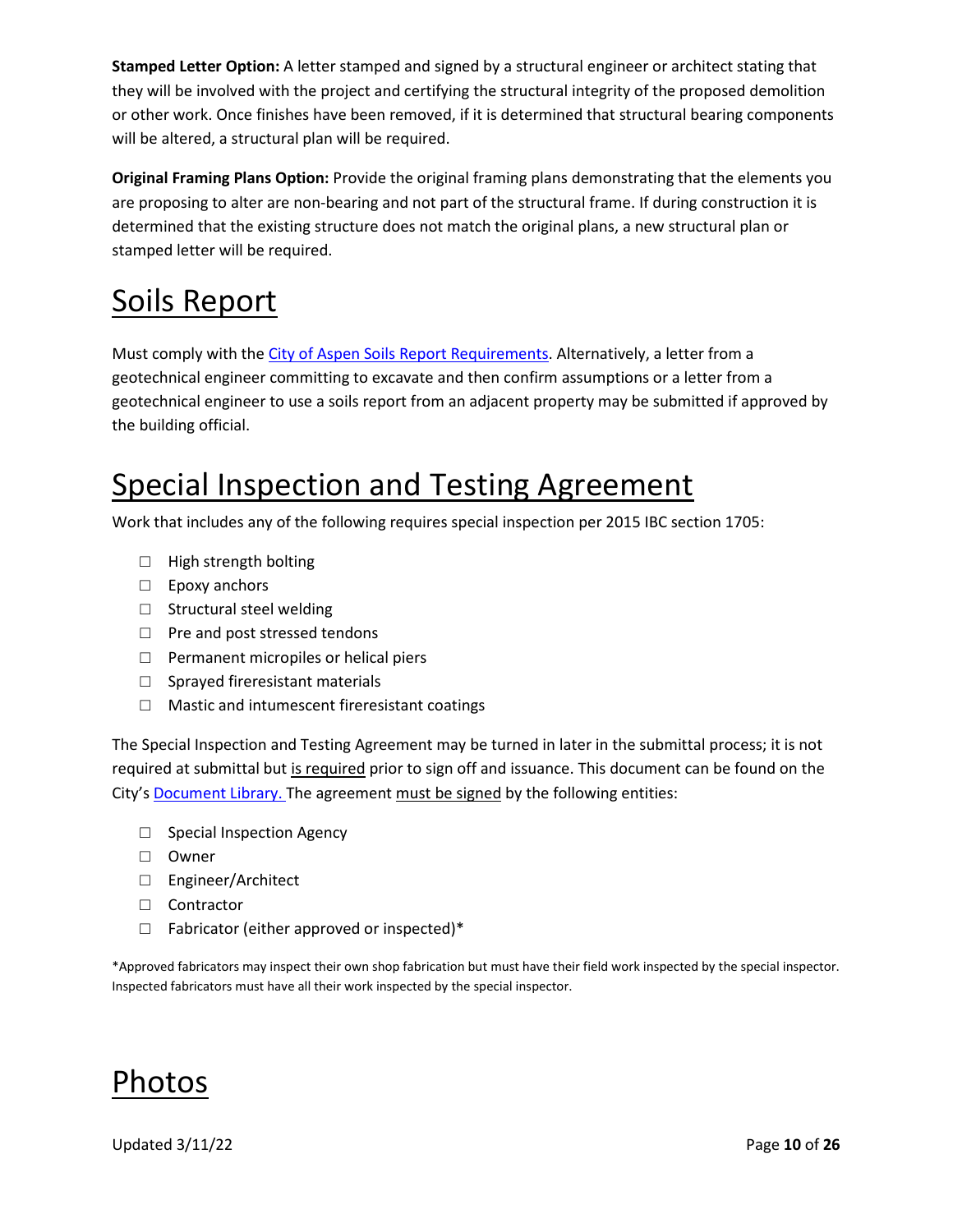Provide photographs of the proposed work areas. **Photos are a requirement for roof and repair permits,** but optional for other permit types to aid plans examiner in better understanding the existing conditions.

# Unit/Building Relationship

For alterations and additions to multi-unit buildings only. Provide an elevation, section, or photograph clearly showing the relationship of the unit being remodeled to the remainder of the building. Highlight your unit and show neighboring units. Note the occupancy type of the neighboring units (residential, business, retail, restaurant, etc).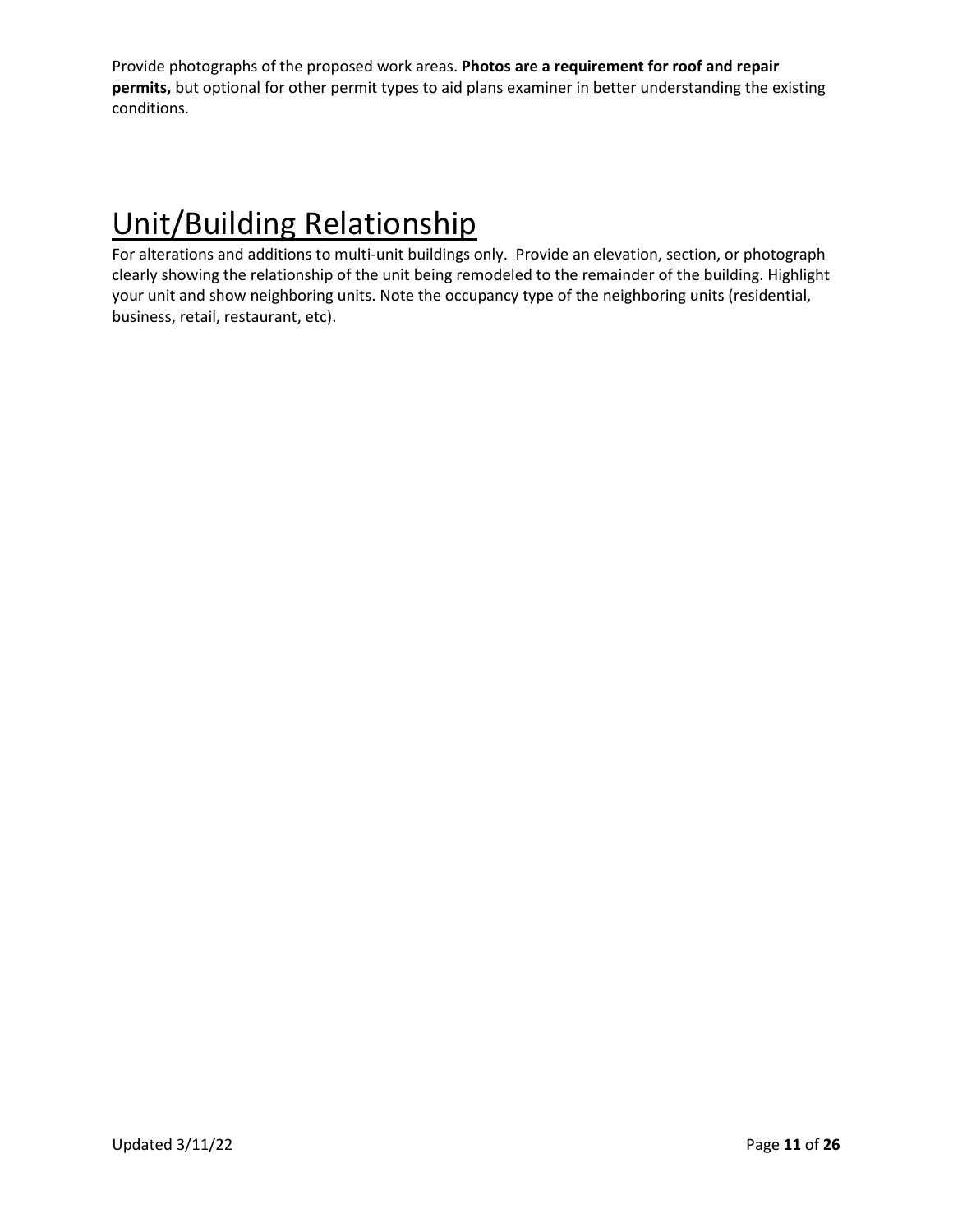# Drawing Standards

- $\Box$  All drawing sets must be submitted virtually in 24"x 36" size format. For full electronic submittal standards, see the **Electronic File Preparation Standards for the City of Aspen.**
- $\Box$  All sheets in a drawing set must be the same size, sequentially labeled, dated and have a page title/description.
- $\Box$  Include North arrow and the scale [standard architectural or engineering scales (1/4"=1', etc)].
- $\Box$  1/4" scale is preferred. Minimum scale is 3/16".
- $\Box$  Title block with project name, project address and legal description.
- $\Box$  Include matching gridlines on all drawings.
- $\Box$  All structural, mechanical, electrical, and plumbing plans, details and calculations must be prepared, stamped, and signed by a professional engineer or architect licensed in the state of Colorado (digital copy of seal and signature is sufficient).
- $\Box$  Architectural drawings are required to be stamped unless they meet one of the following exemptions:
	- o 1) One, two, three, and four unit family dwelling including accessory buildings associated with such dwellings
	- o 2) Garages, industrial buildings, offices, farm buildings, and buildings for the marketing, storage, or processing of farm products, and warehouses, which do not exceed one story in height, exclusive of a one-story basement, and which under applicable building code, are not designed for occupancy by more than ten persons
	- o 3) Additions, alterations or repairs to the foregoing buildings which do not cause the completed building to exceed the applicable limitations
	- o 4) Nonstructural alterations of any nature to any building if such alterations do not affect the life safety of the occupants of the building.
- □ **Existing/Demolition plans** shall be printed on the same sheet as the proposed plans. Where there is not enough room, the existing/demolition plans should be grouped prior to the proposed plans.
- □ **All drawings must differentiate between existing and proposed construction.**
- □ Provide **floor plans of the entire unit**, not just the area of work.
- $\Box$  The floor plans should be ordered from lowest floor to the highest floor (i.e. basement, first floor, second floor).
- □ All Change Orders shall highlight with clouds or bubbles all areas changed and **include a bulleted list of the changes**. All changes must be identified in this manner. Corrections made to a permit during the review process shall not have clouds or bubbles, only change orders should have revision clouds.
- $\Box$  The sheets must be in the order shown below.

*Note: Some items below are repeated on different sheets. It is not required to have these items shown multiple times, just be sure to show in one of the listed locations.*

### Cover Sheet

 $\Box$  List code editions (2015 IBC, 2015 IECC, 2015 IMC, 2015 IPC, 2015 IFGC, 2017 NEC, and City of Aspen Municipal Code Title 8)

Updated 3/11/22 Page **12** of **26**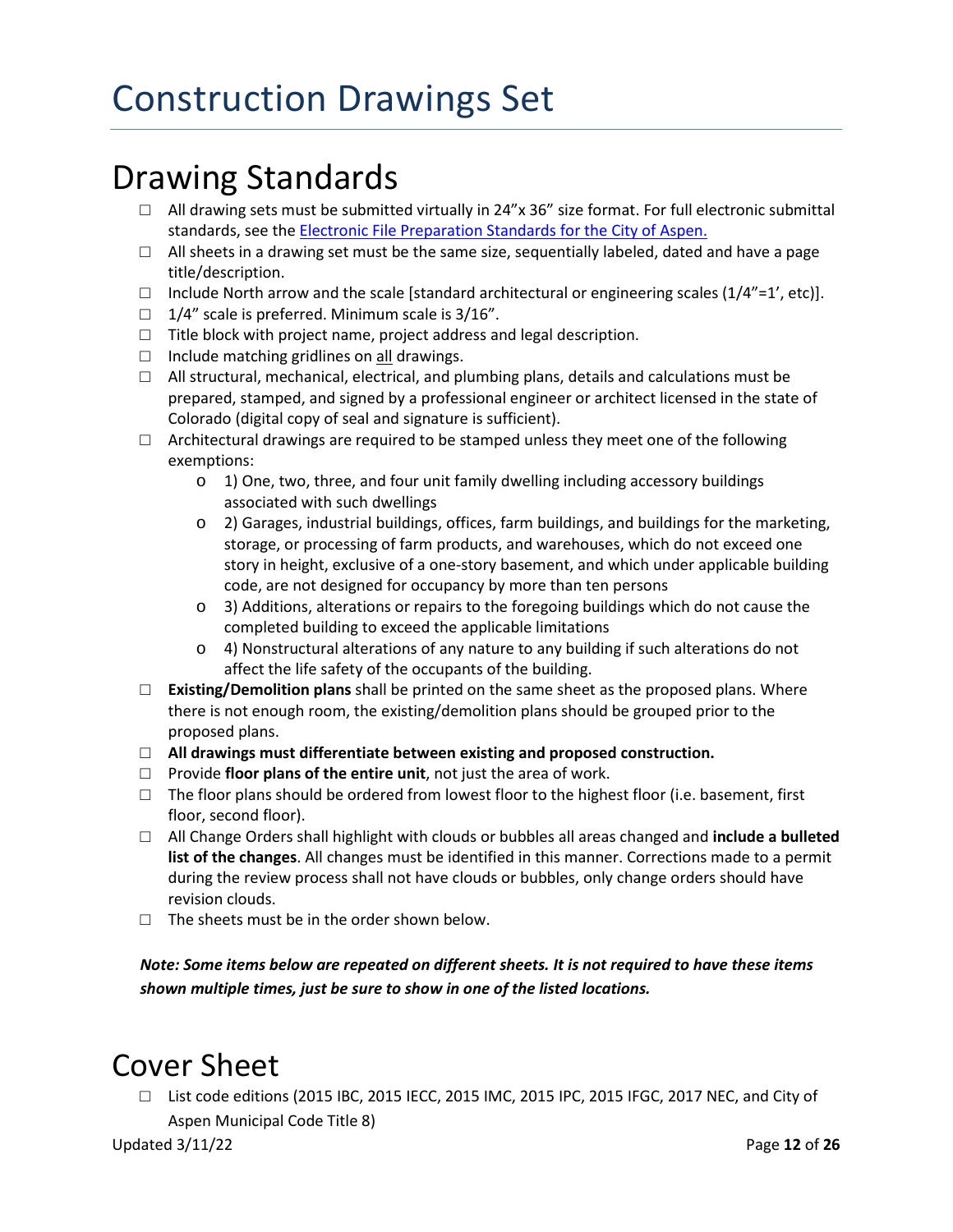- $\Box$  Note if a Fire Sprinkler system will be installed and whether it is NFPA 13, NFPA 13D or NFPA 13R.
- □ Address and unit #
- □ Parcel ID #
- □ Owners Name
- □ Permit Number: Provide a blank if this is not yet known. If submitting a change order, do not use the original permit number.
- $\Box$  #1 Permit Number: If submitting a change order, put the original permit's number here.
- □ Change Order Number: i.e. change order #2
- $\Box$  Contact Info for all involved parties, Designer or Architect, Structural Engineer, Mechanical Engineer, Civil Engineer, Contractor, Owner and if Owners Representative
- $\Box$  Table of Contents, index of sheets in this order, cover sheet, survey, site plan, zoning sheets, civil sheets, landscape sheets, architectural sheets, MEP's, structural sheets, stabilization sheets
- $\Box$  List required types of special inspections
- $\Box$  Note which path of energy code compliance you are taking
- □ **Planning approvals**. Print *every page of every approval* on the cover sheet.

### Survey

For new construction and additions. Must be drawn per the Compliant City of Aspen Survey Checklist in the [Document Library.](https://www.cityofaspen.com/1391/Document-and-Resource-Library)

### Excavation/Earth Retention Plans

(under Chapter 18 of the 2015 IBC and City of Aspen Engineering Standards)

 $\Box$  Plans for Temporary and/or Permanent Soil Nails and Micropiles (must be stamped by engineer) or a site plan showing that there is adequate space on site for a one-to-one layback (the proposed foundation walls are within a horizontal distance less that the vertical depth of excavation of any existing travel way, structure, or property line.)

# Site Plan

For new construction, additions, and exterior alterations. Include the following:

- □ Property lines, building setbacks, building envelopes, and easements
- $\Box$  Exterior walls, roof lines, and overhead building projections with dimensions that tie the building to the property line and other buildings on the same lot.
- $\Box$  Provide the equivalent grade to architectural 100'. (i.e. 100' = 7495.5')
- $\Box$  All development, including: Structures, decks, patios, walls, retaining walls, fences, gates, walkways, fire pits, water features, railings, pergolas, trellises, vehicular access, parking areas, vehicular turn-arounds, driveways, carports, condensers, equipment, etc
- $\Box$  Fire truck access, including distance and width, and turnarounds
- □ Adjacent streets, alleys, adjacent building properties
- $\Box$  Existing and proposed grades including spot elevations

Updated 3/11/22 Page **13** of **26**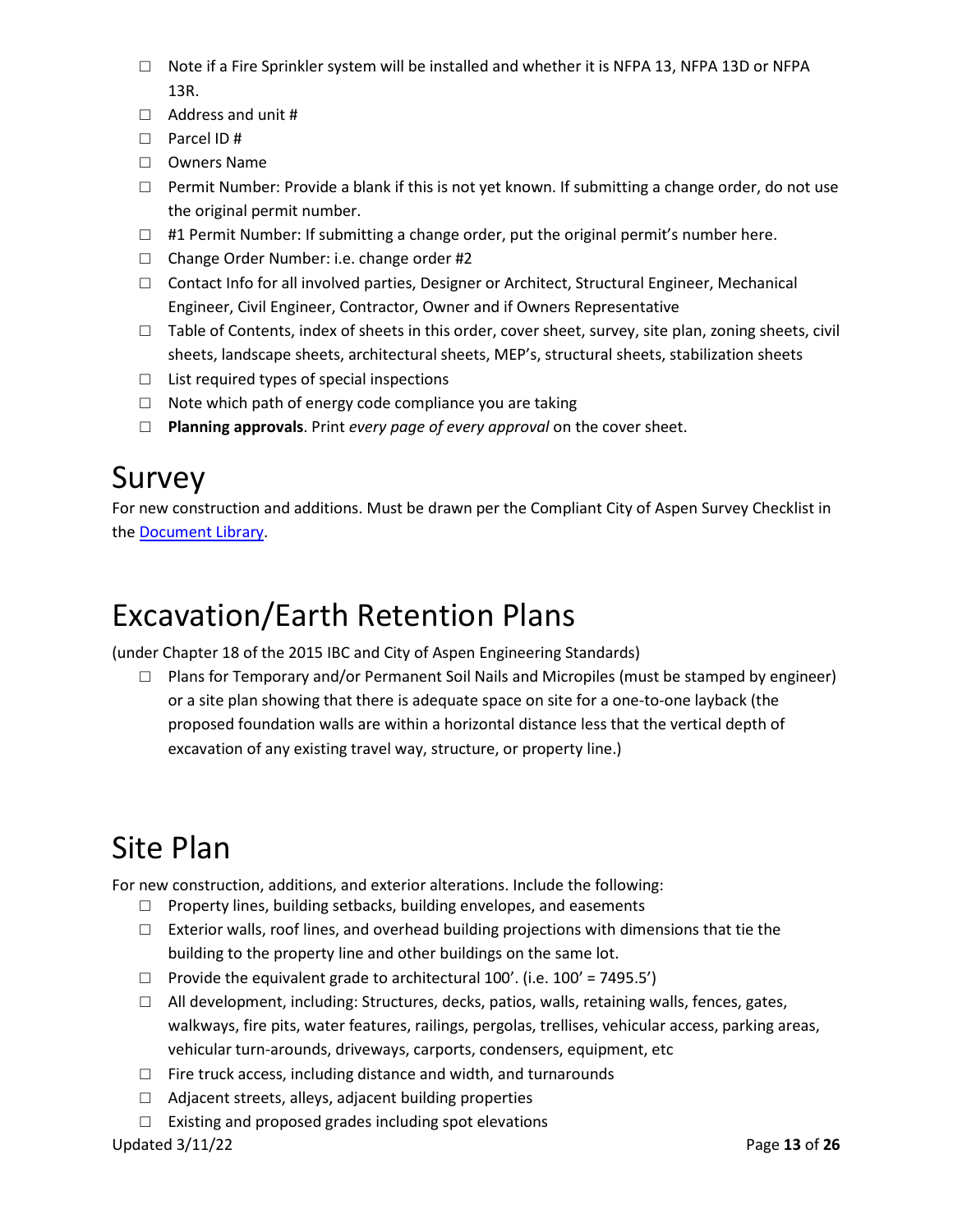- $\Box$  Locations of all utility meters and shutoffs
- □ Design flood elevations, flood hazard areas, and floodways (if applicable)

# Commercial and/or Residential Renewable Energy Mitigation Program (RREMP) Plan

- □ Show all snowmelt areas in plan, provide individual area square footages and the total square footage.
- □ R-10 insulation detail under snowmelt. Must be rigid foam, no bubble wrap.
- $\Box$  Solar panels shown on plan. Photovoltaic: kW, orientation, slope, and height above roof. Thermal: square footage, orientation, slope, and height above roof.
- $\Box$  Spas and pools.
- $\Box$  Enclosure barriers or listed covers for pools and spas
- $\Box$  You may choose to put all of this on the Site Plan if it can be done clearly and legibly.

### Area Sheet

Illustrate and calculate building gross floor area as defined by 2015 IBC section 202 for all structures.

**FLOOR AREA, GROSS.** The floor area within the inside perimeter of the *exterior walls* of the building under consideration, exclusive of vent shafts and courts, without deduction for corridors, stairways, closets, the thickness of interior walls, columns or other features. The floor area of a building, or portion thereof, not provided with surrounding *exterior walls* shall be the usable area under the horizontal projection of the roof or floor above. The gross floor area shall not include shafts with no openings or interior courts.

Commentary: Gross floor area is that area measured within the perimeter formed by the inside surface of the exterior walls. The area of all occupiable and nonoccupiable spaces, including mechanical and elevator shafts, toilets, closets, mechanical equipment rooms, etc., is included in the gross floor area. This area could also include any covered porches, carports or other exterior space intended to be used as part of the building's occupiable space.

Illustrate and calculate fire area as defined by 2015 IBC section 202. If the fire area is greater than 5000sqft, a fire sprinkler system is required per Ordinance 40, 2016.

> **FIRE AREA.** The aggregate floor area enclosed and bounded by fire walls, *fire barriers*, *exterior walls* or *horizontal assemblies* of a building. Areas of the building not provided with surrounding walls shall be included in the fire area if such areas are included within the horizontal projection of the roof or floor next above.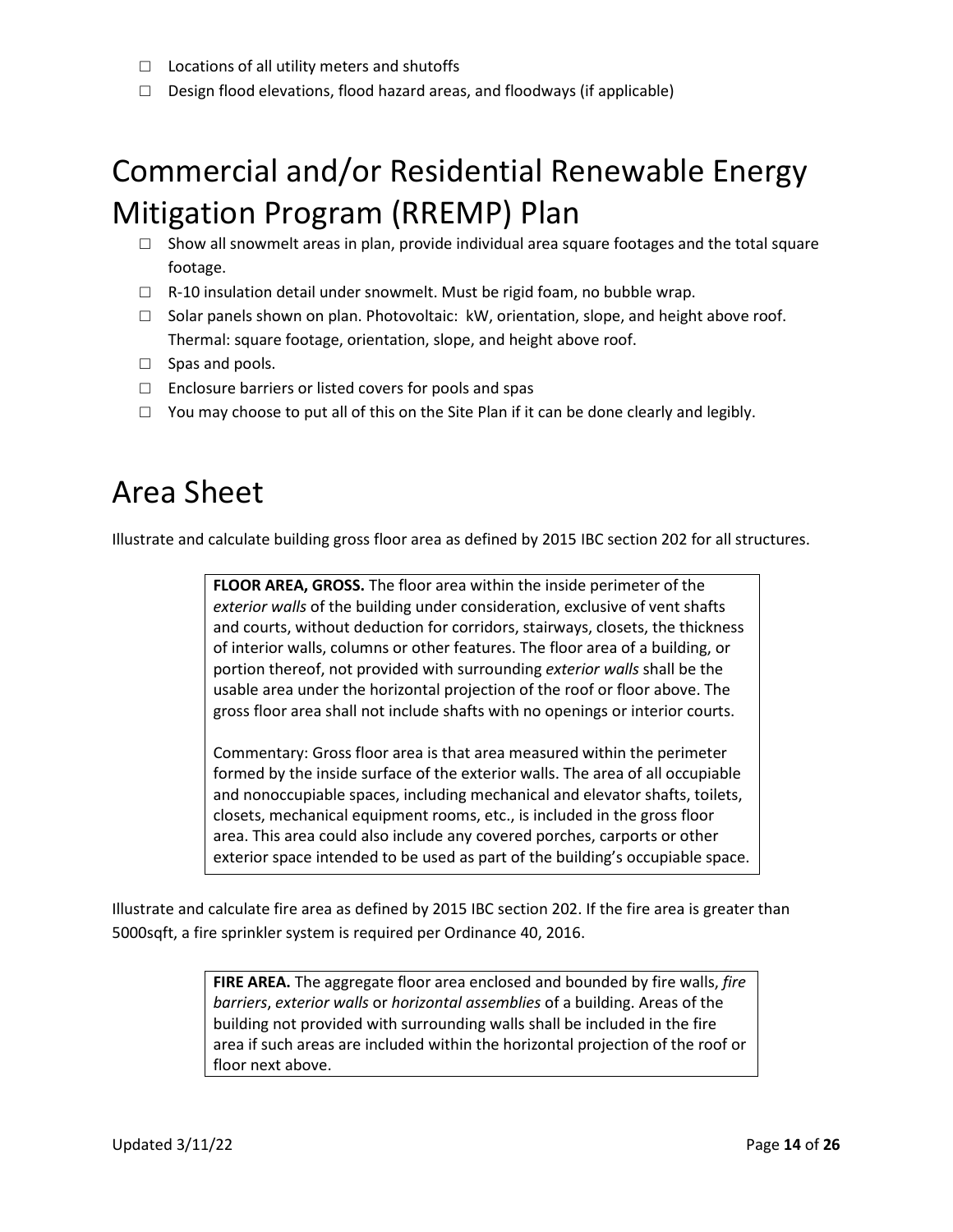# Occupancy/Means of Egress Plan

- $\Box$  Type of construction (i.e. Type VA, VB, IIIA, etc) Find this in the building address file or provide a calculation per 2015 IBC chapter 5.
- □ Building height, stories, area
- $\Box$  Note any increases or 'buy downs' used, such as sprinkler or frontage increases.
- $\Box$  Note if there is an existing fire sprinkler system, the type, and its extent (entire building? partial?).
- $\Box$  All occupancies and incidental/accessory uses with square footages
- $\square$  Proposed method of occupancy separation/non-separation
- □ Occupant load calculations
- □ Travel paths and distances
- $\Box$  Common path of egress measured rectilinearly
- □ Separation of exits
- □ Exit enclosures, exit passageways, corridors, lobbies, discharges, etc. labeled
- □ Exit illumination and signs, emergency power
- $\Box$  Seating, furniture, fixture, and/or merchandise display layout if applicable

### Fire Resistance Plans/Details

- $\Box$  Occupancy separations
- □ Type of Construction separations
- □ Means of Egress separations
- □ Fire resistive (and STC/IIC) walls, floors, ceilings, roofs, and shafts
- $\Box$  Dash/highlight all rated assemblies in plan view and section. Must show continuity (rating must not start and stop).
- $\Box$  Label all rated assemblies (walls, floor/ceilings, roof/ceilings, shafts, etc) to reference a detail and a listed and tested assembly. Print out the full installation instructions of each listed and tested assembly on the plans. Listed and tested assemblies can be from one of the following:
	- o UL Listings
	- o Gypsum Manual (GA-600 Fire Resistance Design Manual)
	- o From a manufacturer if the assembly was tested to UL 263 or ASTM 119.
	- o 2015 IBC section 721
	- o 2015 IBC section 722
- $\Box$  Label all fire rated doors, windows, and hatches with the minute fire rating (may show this on the door/window schedule alternatively)
- $\Box$  Show all penetrations through fire resistive assemblies and provide listed product specs (no penetrations are permitted in exit enclosures). Note that all penetrations of fire rated assemblies must comply with 2015 IBC 714
- $\Box$  Note where fireblocking and draftstopping will be installed. Show in any details as necessary.
- $\Box$  Provide the distance to property line of all exterior walls. If facing a street or alley, provide the distance to the centerline of the street or alley.
- $\Box$  Provide elevations of all exterior walls that are less than 30 feet from the property line or centerline of street or alley. Show the following on the elevations:
	- o Hatch the area of each portion of wall in a single plane on a single floor. Label the square footage.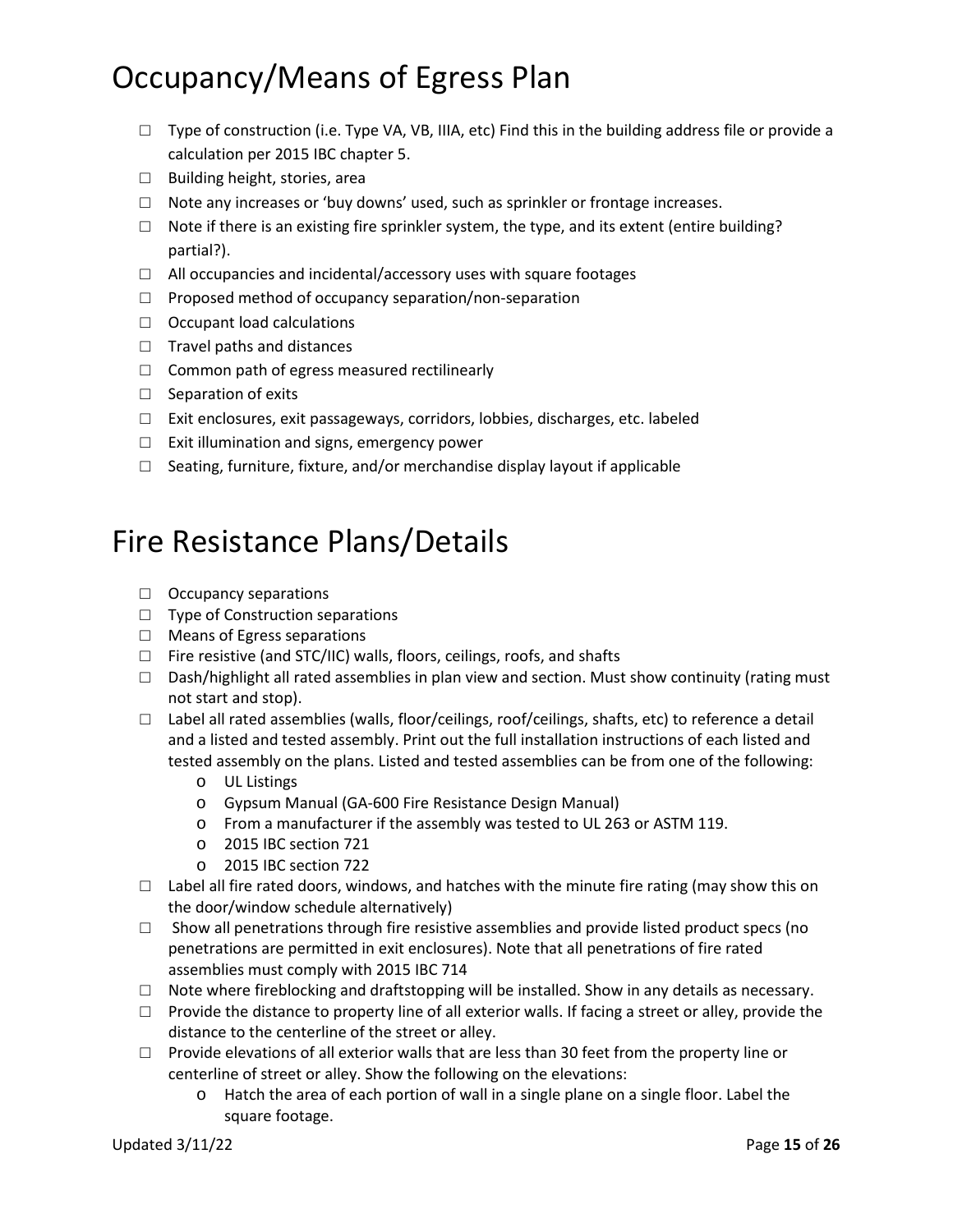- o Hatch the aggregate area of all doors and windows (full frame size) on each wall portion above. Label the square footage.
- o Provide calculations demonstrating compliance with 2015 IBC 705.8.
- $\Box$  Where interior finish materials are applied on walls, ceilings or structural elements required to have a fire-resistance rating or to be of noncombustible construction, clearly show the furred or set out construction with materials and dimensions shown in details. (803.13)

### Accessibility Plans & Details

- $\square$  Show accessible entrances and routes from public way throughout site and facility
	- o Show door maneuvering clearances
	- o Include route to toilet/bathing facilities
- $\Box$  Show accessible means of egress
- $\Box$  If any of the following are provided, some or one must be accessible (see IBC chapter 11). Show in plan and clearly show all required clearances and dimensions.
	- o Parking, Toilet or Bathing facility, Sinks, Dressing room, POS counter, workspace, seating, dining, kitchen/kitchenette, drinking fountain, elevator, storage, controls, switches and outlets
- $\Box$  Show all required accessibility signage
- $\Box$  If four or more dwelling units, they must all be Type B accessible.
	- o State whether using option A or B for bathrooms and show all required elements with dimensions.
	- o Reach ranges for controls and outlets
	- o Door clear opening widths to all rooms
	- o Grab bar reinforcement in all bathrooms
- $\Box$  Show travel route and distance to toilet facilities
- $\Box$  Existing buildings: If modifying a space containing a primary function, then an accessible route, accessible toilet facilities and drinking fountain must be provided.

#### □ **Accessibility details**

- $\Box$  Details and elevations showing clearances and dimensions for all accessible elements
- □ Toilet and bathing room fixture clearances
- □ Grab bars, mirrors, dispensers
- □ Point of sale counters
- $\Box$  Counters for dining and work surfaces, including bars

# Floor plans

Required for all permits

- □ **Existing drawings** preceding proposed drawings
- □ Room uses labeled
- □ Gridlines
- $\Box$  Section, detail, and assembly callouts
- $\Box$  Provide the equation comparing site (surveyed) elevation to structure/ architectural plan elevation: (i.e., 100' first floor elev = 7962.50')
- □ Floor finish material
- □ Carbon monoxide and smoke detector locations
- □ Door swings with floor levels shown on both sides including exterior landings
- $\Box$  Stairs: direction of travel, handrails with extensions and returns, rise/run

Updated 3/11/22 Page **16** of **26**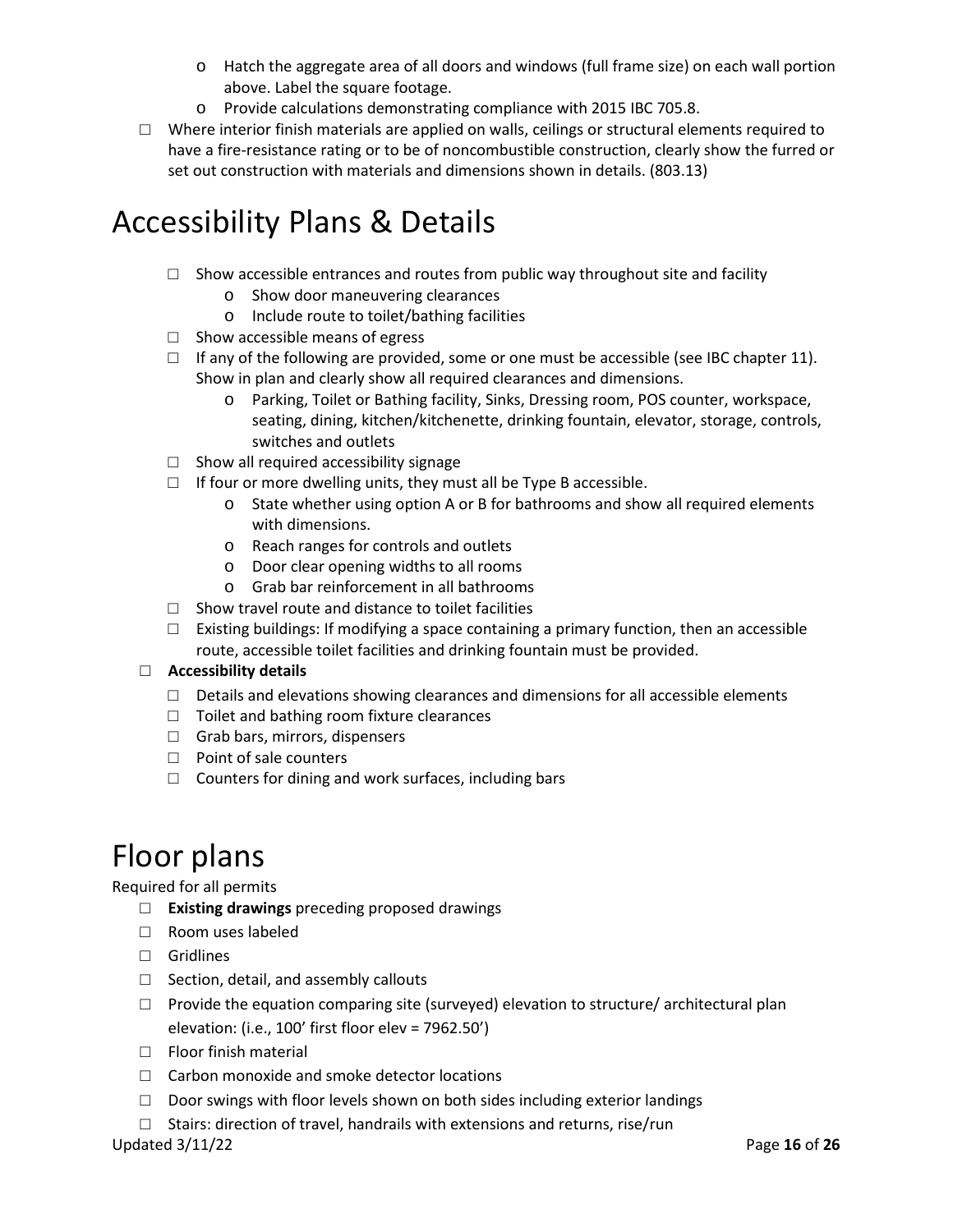- □ Guard rail locations
- □ All appliances and equipment labeled
- $\Box$  Attic and crawlspace access, with dimensions
- $\Box$  Emergency Escape and rescue openings with height of sill above finish floor
- □ Window wells with dimensions, show ladder.
- □ Dashed outline of roof overhangs above

### Roof Plan

Applicable to new construction and roof work

- □ **Existing drawings** preceding proposed drawings
- □ Drains and secondary drains/scuppers
- $\Box$  Skylights with labels matching schedule
- $\square$  Flue, exhaust, and chimney terminations and outside air intakes with dimensions to property lines and openings.
- □ Roof pitches shown as x:12
- $\Box$  Solar panels with orientation, slope, and height above roof
- $\Box$  Roofing material and class (Class A in Wildfire Zone High Hazard, Class B all others)
- □ Roof/attic ventilation
- $\Box$  Show exterior walls below with dashed line.
- □ Show parapets
- $\Box$  Snow stop locations. These are required anywhere a roof could shed ice and snow onto potentially occupied areas such as a walkway, stairway, alley, deck, pedestrian and vehicular exit from buildings or areas where there is potential for personal injury or property damage and areas directly above or in front of gas utility or electric utility meters. (Ordinance 40, 2016)
- $\Box$  FYI (this does not need to be on plans but must be installed): Ice dam barrier of at least two layers of underlayment cemented together or of a self-adhering polymer modified bitumen sheet shall extend from the roof eave edge at least six feet inside the exterior wall line as measured along the roof surface, eighteen inches from the centerline of the valley and up twenty-four inches on the vertical wall at a roof and wall juncture. (Ordinance 40, 2016)

### Elevations

- □ **Existing drawings** preceding proposed drawings
- $\Box$  Show grade, underground structure and window wells
- $\square$  Windows and doors (show operable vs. fixed) label to match schedules
	- $\circ$  In residential occupancies give dimensions showing whether widow openings are within 24" of finish floor and are located more than 72" above the surface below. In such cases glazing needs to be fixed or have an opening limitation device. (1015.8)
- $\square$  Interior finish floor levels as dashed lines, including stairs
- □ Dimension all guard heights
- □ Egress windows labeled, bottom of opening heights dimensioned
- □ Safety glazing labeled on windows
- $\Box$  Vents, intakes, and exhausts with distances to openings and property lines
- $\Box$  Chimneys and flues with heights 3' at roof penetrations and 2' above building elements within 10'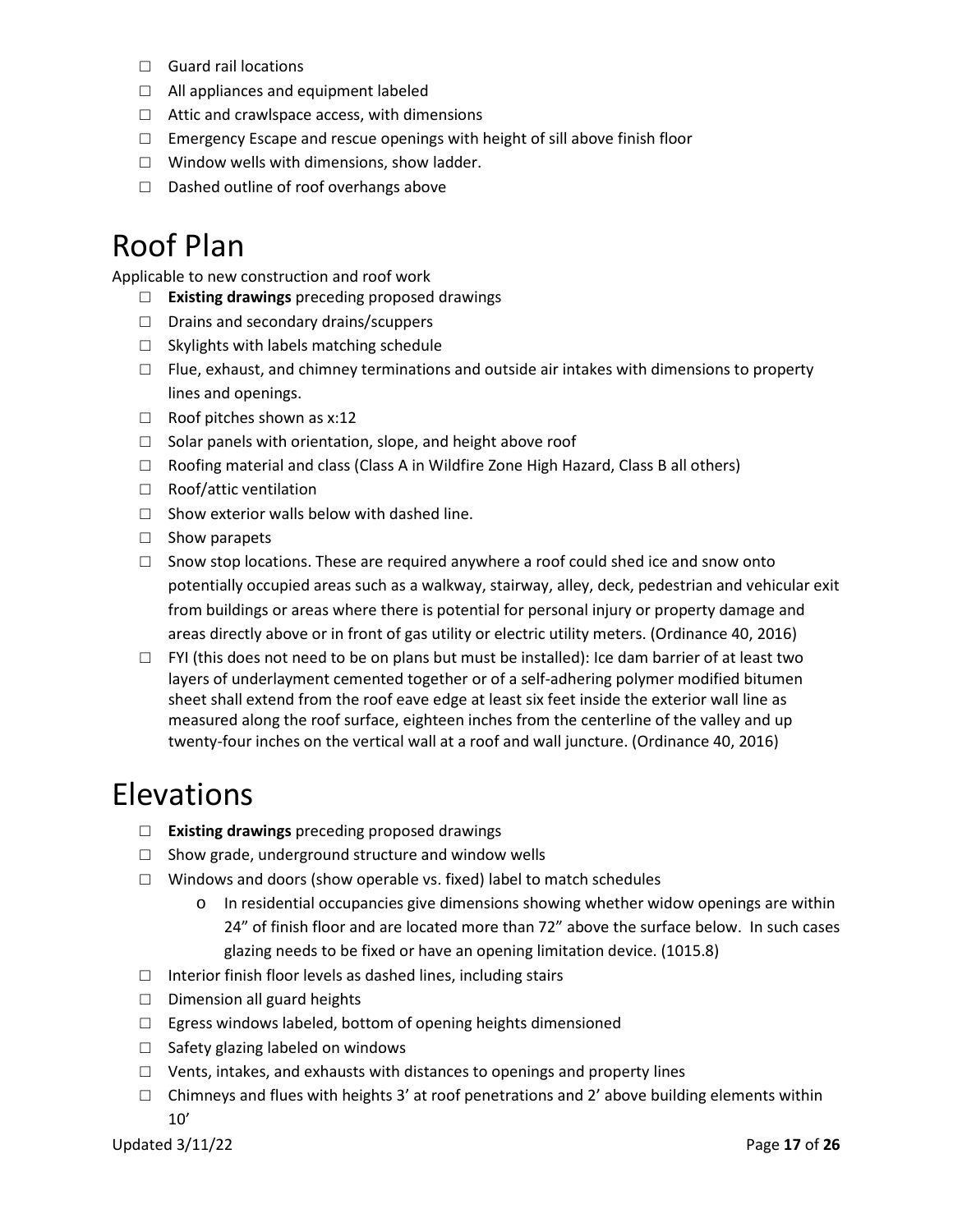- □ Finish materials, exterior walls, roofs
- $\Box$  Protection from decay, wood to earth separations 6" min above grade
- $\Box$  Landings at doors and stairways
- $\Box$  Electric service and gas and water meter locations
- □ Snow stops (see requirements in Roof Plan section)

### Sections

- □ Detail and assembly callouts
- $\Box$  Headroom height, including at dropped ductwork.
- $\Box$  Show the thermal envelope continuity. Must be continuous or you must account for gaps/thermal bridges using the UA trade off in COMcheck.
- $\Box$  Skylights with dimension above finish floor
- □ Roof and crawlspace ventilation
- □ Separations and all fire rated assemblies
	- o Fire resistive (and STC/IIC) walls, floors, ceilings, roofs, and shafts
	- o Extents clearly shown
	- o Callouts referencing details
- □ Fire rated openings, doors, windows.
- $\Box$  Show all penetrations and transfer openings through fire resistive assemblies and provide listed product specs.
- $\Box$  Note where fireblocking and draftstopping will be installed. Show in any details as necessary.
- $\Box$  Clearly show all furred or set out construction with materials and dimensions shown in details.
- $\Box$  Note exterior projections and/or concealed construction requiring sprinkler protection.
- $\Box$  Set out construction over fire rated or required non-combustible assemblies per 2015 IBC 803.13.
- $\Box$  Concealed combustible spaces in sprinklered buildings
	- o Concealed spaces of combustible construction require fire sprinklers unless filled with non-combustible insulation or are less than 6" deep. See NFPA 13-8.15.1 for additional exceptions.

### Details

- □ All wall, floor, ceiling, roof assemblies
- $\square$  Fire resistive assemblies and firestop penetration details
	- o **Include the full listing installation instructions on the plans. If options are presented, you must note one specific option**
- $\Box$  All assembly, wall, floor, roof, parapet, eave, and ceiling intersections. Demonstrate continuity of fire assemblies.
- □ All intersections of dissimilar materials, corners and ends
- □ Control joints
- $\Box$  All insulation (rim joists, slab edge, etc.). No thermal breaks or cold bridges.
- $\Box$  Air barrier and vapor barrier continuity
- $\Box$  Air sealing locations (2015 IECC R402.4.1.1):
	- All joints, seams and penetrations
	- Site built windows, doors and skylights
	- Openings between window and door assemblies and their respective jambs and framing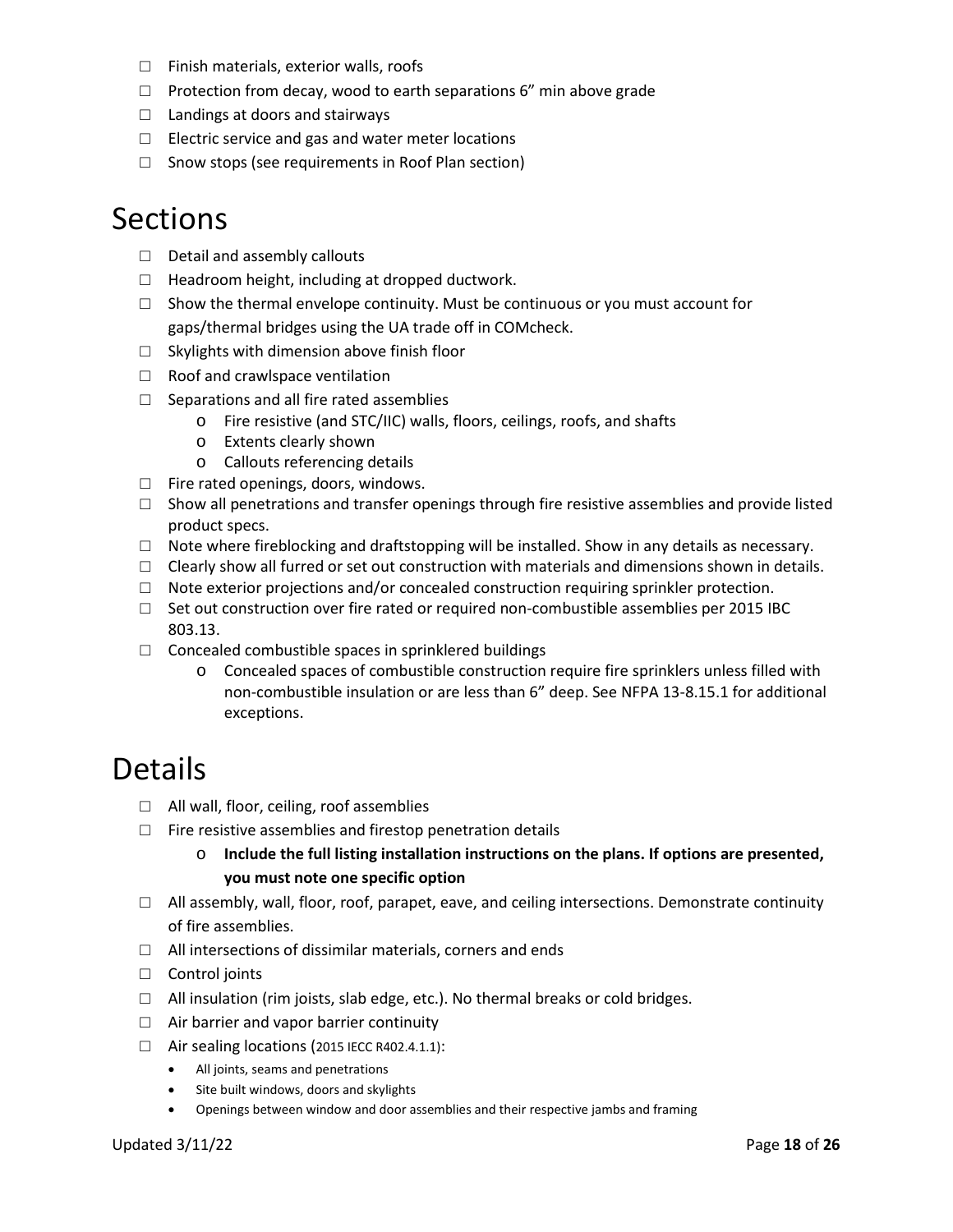- Utility penetrations
- Dropped ceilings or chases adjacent to the thermal envelope
- Knee walls
- Walls and ceilings separating a garage from conditioned spaces
- Behind tubs and showers on exterior walls
- Common walls between dwelling units
- Attic access openings
- Rim joist junction
- Other sources of infiltration
- □ Waterproofing, flashing, means of drainage
- $\Box$  Details around openings such as windows and doors
- $\Box$  Door thresholds (level floor on each side with  $\frac{1}{2}$ " max up to threshold)
- $\square$  Finishes with schedule of flame spread index and smoke-development index
- $\Box$  Fire blocking and draft stopping
- $\square$  Fire resistive assemblies and STC/IIC assemblies (at occupancy separations) including a copy of the listing and installation instructions printed on the plans. You must choose a listed and tested assembly or use a preapproved assembly.
- $\Box$  Masonry veneer assembly, support and weep holes.
- □ Protection of foam plastic
- $\Box$  Note where fireblocking and draftstopping will be installed. Show in any details as necessary.
- $\Box$  Clearly show all furred or set out construction with materials and dimensions shown in details

### **Stairs**

- □ Rise and run
- □ Vertical rise
- □ Headroom
- $\square$  Fire protection for enclosed usable space under stairs
- □ Handrails, returns, extensions
- □ Guards
- □ Landings

### Ramps

- □ Slope and cross slope in % or 1:12
- □ Vertical rise
- □ Handrails, returns, extensions
- □ Guards
- □ Edge protection
- □ Landings

### Fireplace Details

□ Note type of appliance (ie: gas log, direct-vent)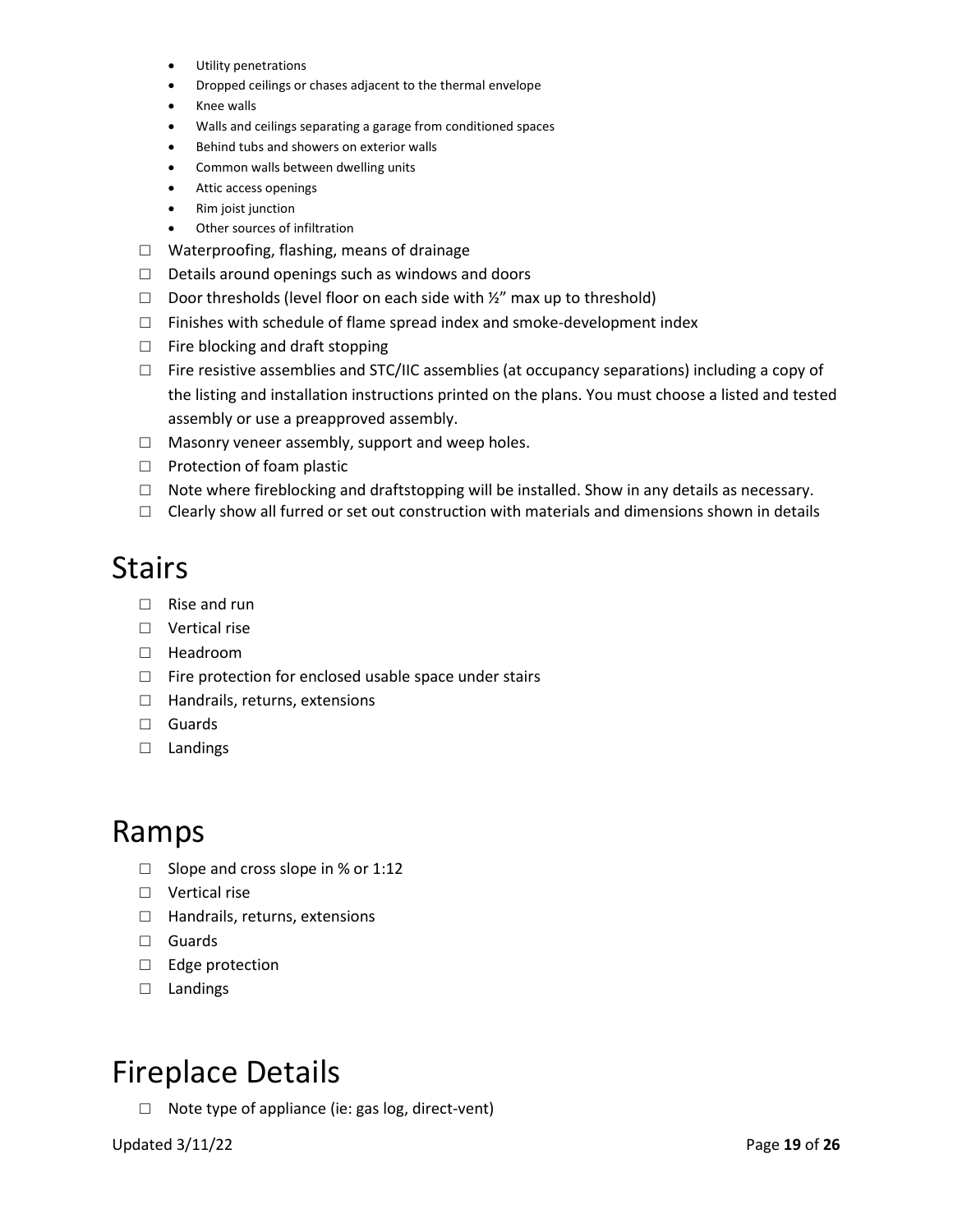- □ Dimensions, including firebox opening
- $\Box$  Firebox and chimney/flue clearances to combustibles
- $\Box$  Hearth extension dimensions, construction, and support
- □ Firebox and hearth extension support
- □ Exterior air supply
- $\Box$  Gas log fireplaces must have tight-fitting flue dampers or doors, and outdoor combustion
- □ air. (2015 IECC R402.4.2, IBC 21)

### Schedules

- □ Window: size, U factor, emergency escape, safety glazing, fire rating
- $\Box$  Skylight: glazing materials, laminates, interlayer thickness, curb height, U factor, fire rating
- □ Door: size, clear opening width, U factor, fire rating
- $\Box$  Finishes include flame spread index and smoke-development index

### Reflected Ceiling Plans

- □ Permanently installed light fixtures
- □ Skylights
- □ Soffits and furred/dropped ceilings
- □ Attic access with dimensions

### Lighting Plans (under the 2014 NEC, 2015 IECC)

- $\Box$  Permanently installed light fixtures
- □ Lighting Schedule, note IC rated cans
- □ Labeling on plan must match the COMcheck, lighting schedule, and specs.

### Electrical Plans

- □ All lighting with key notes matching schedule and cut sheets
- □ Note IC rated cans
- □ Receptacles, switches, circuits
- □ Panel schedule
- $\Box$  Location and size of all panel boards, electric service, service disconnect, and transformers with clearances
- $\Box$  Grounding and bonding
- □ Electrical load calculations per NEC
- □ Emergency power lighting
- □ Height AFF of all controls, switches and outlets required to be accessible
- $\Box$  Any fixtures projecting into a means of egress must be dimensioned
- □ Meter Location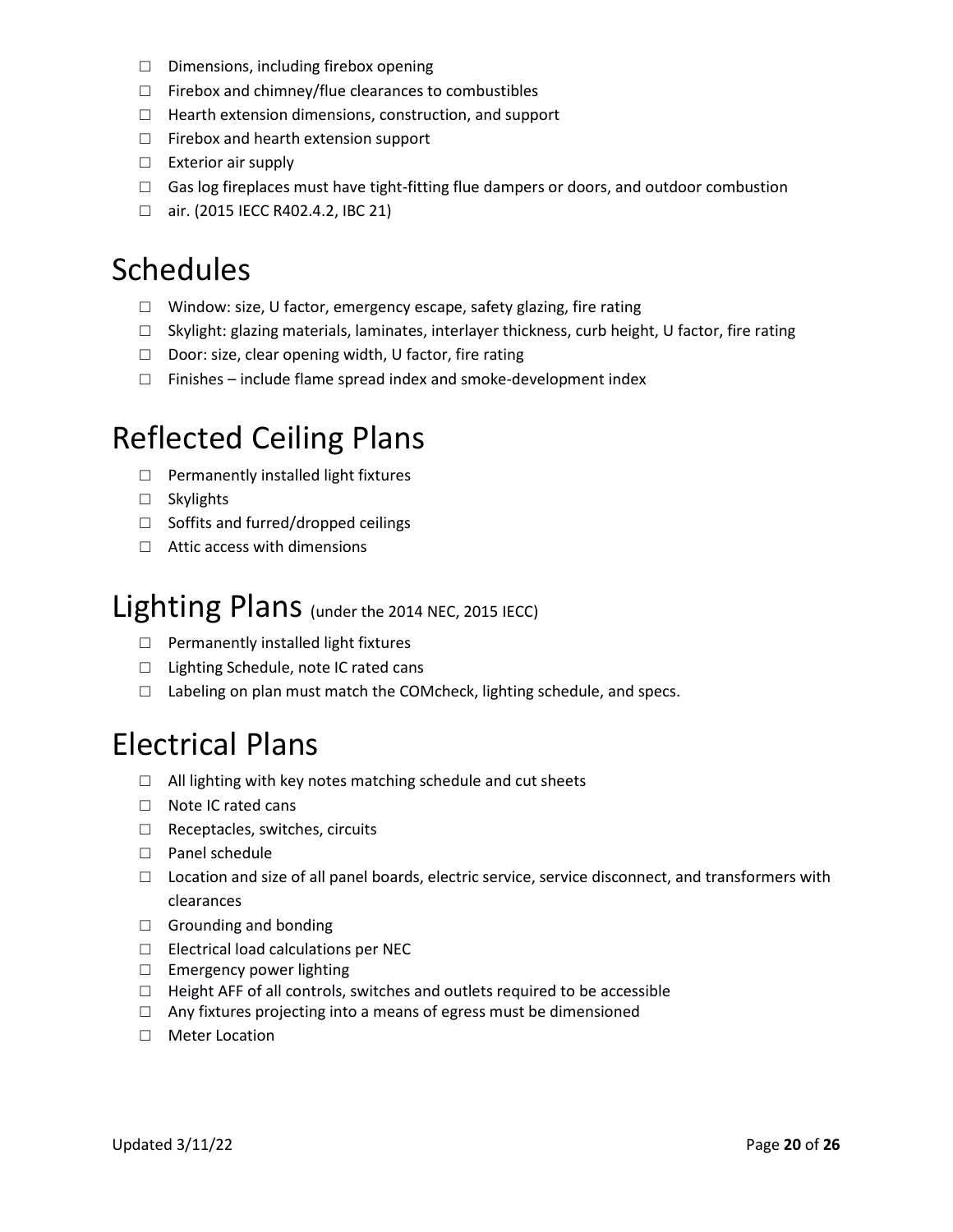# Commercial Kitchen Plans

- $\Box$  Commercial kitchen layout, equipment, and schedules
- □ Kitchen hoods with clearances
- □ Washable surfaces

### Mechanical Plans

- $\Box$  Basic one-line schematic drawing of the HVAC system
- $\Box$  Show all equipment, ductwork, and venting
- $\Box$  Show all intake, exhaust, flue, and vent outlets with dimensions to openings and property lines
- $\Box$  Equipment layout with access, working space, and clearances
- $\Box$  Equipment schedule with equipment sizes, efficiency, btus, cfm, etc
- $\Box$  Description of all systems and sequence of operation
- $\Box$  Winter/summer indoor and outdoor design temperatures listed on the plan. Must fit within the following parameters:
	- o Winter indoor temp may not be above 72 deg F (2015 IECC R302.1)
	- o Winter indoor temp may not be below 68 deg F (2015 IRC R303.8)
	- o Summer indoor temp may not be below 75 deg F (2015 IECC R302.1)
	- o Summer outdoor design temp: 82 deg F (Ordinance 40, 2016)
	- o Winter outdoor design temp: -15 deg F (Ordinance 40, 2016)
- □ Show calculations used to provide ventilation per 2015 IMC 403 as amended in Ordinance 40,

2016.

\*\*Group R-2, R-3, and R-4 occupancies require balanced ventilation systems. The minimum

continuous outdoor airflow rate shall be determined in accordance with the following equation: **Qr = ((0.01 x Afloor) + [7.5 x (Nbr + 1)]) x Sc** 

where:

Qr = ventilation flow rate, cubic feet per minute (cfm)

Afloor = floor area in square feet (ft2)

Nbr = number of bedrooms, not less than one

Sc = 0.75 (system coefficient for balanced systems)

*Exception: The outdoor air ventilation system is not required to operate continuously where the system has controls that enable operation for not less than 1 hour of each 4-hour period. The average outdoor air flow rate over the 4 hour period shall be not less than that prescribed by the equation.* 

- $\Box$  All fireplaces, sizes, types, exterior/combustion air, and venting
- $\Box$  Fire/smoke dampers, radiation dampers
- □ Height AFF of all controls required to be accessible
- $\Box$  Radiant floor piping show R5 insulation
- $\square$  Snowmelted areas show R10 insulation
- $\Box$  Commercial kitchen layout, equipment, and schedules
- □ Kitchen hoods with clearances and cfm
- □ Make up air
- □ Dryer duct length, CFMs and makeup air
- $\Box$  Note fuel type and combustion air requirements for existing equipment to remain.

### Plumbing Plans

- □ DWV, water piping, storm water
- $\Box$  Roof drains, overflow drains or scuppers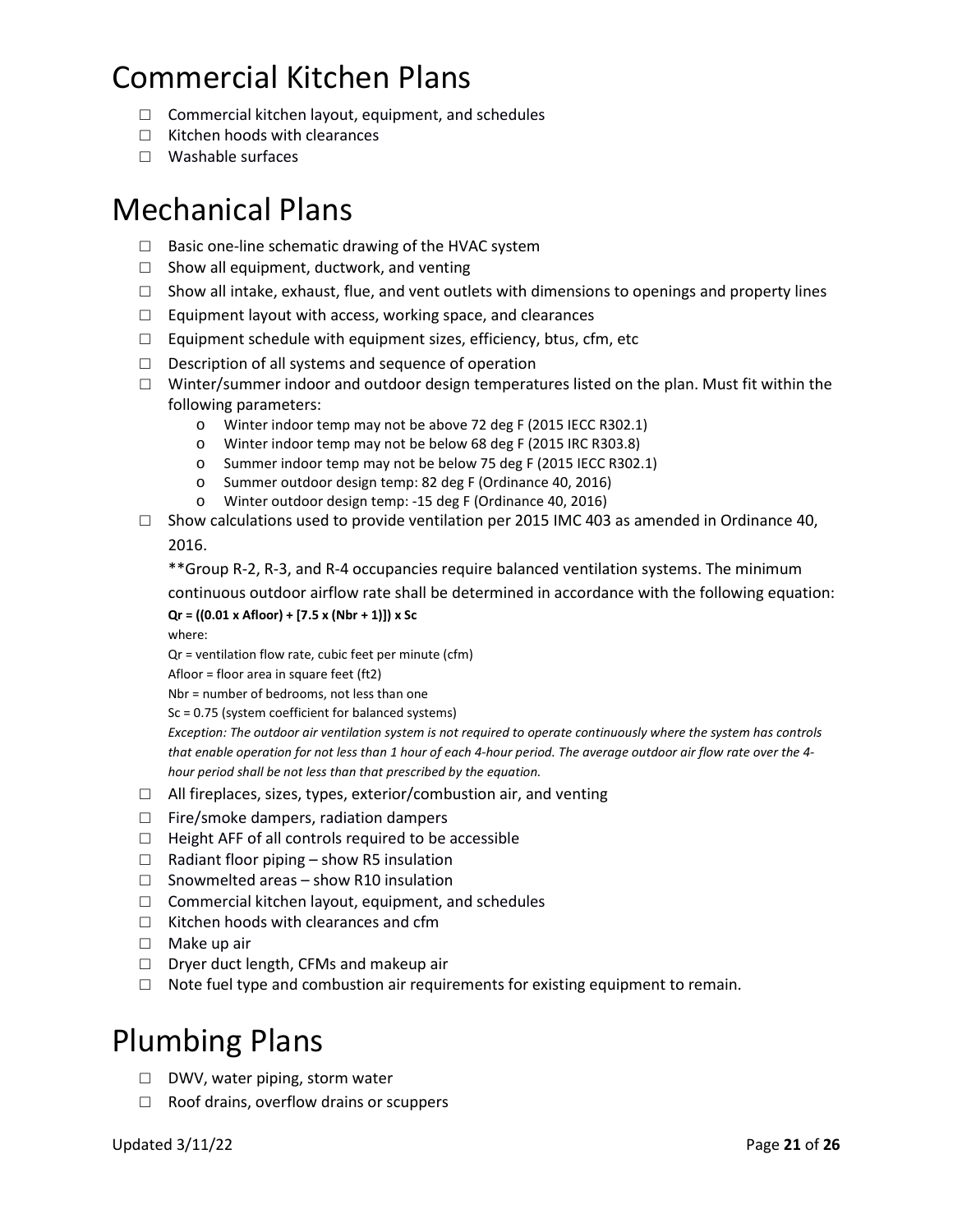- □ Discharge location for overflow drains
- □ Protection from freezing
- □ Below grade ejectors
- □ Condensate disposal method and termination location
- □ Gas piping
- $\Box$  Gas meter location (including protection from falling snow)
- $\Box$  Grease interceptors, sand and oil interceptors

### Structural Plans (under the 2015 IBC, Ordinance 40, 2016)

Required for new construction, additions, and structural alterations.

- □ Reference to soils report or soils bearing capacity assumption signed letter from structural engineer
- $\Box$  Design load criteria, wind speed & exp. category, ground snow load, and seismic category. All to match City's amended design criteria (See additional information below
- $\Box$  Foundation plan: footing, pad and foundation wall sizes, steps, and elevations; cross sections showing reinforcement
- □ Frost protection depth
- □ Roof and floor framing plans
- $\Box$  Locations and sizes of all framing components
- □ Hangers
- □ Header sizing
- □ Fasteners and welds
- $\Box$  Shear walls/bracing locations and nailing requirements
- □ Material types, grades and species identified
- □ Details referenced in plans
- □ Masonry and stone veneer Support
- $\Box$  Special inspections program, list the elements and periodic or continuous inspections required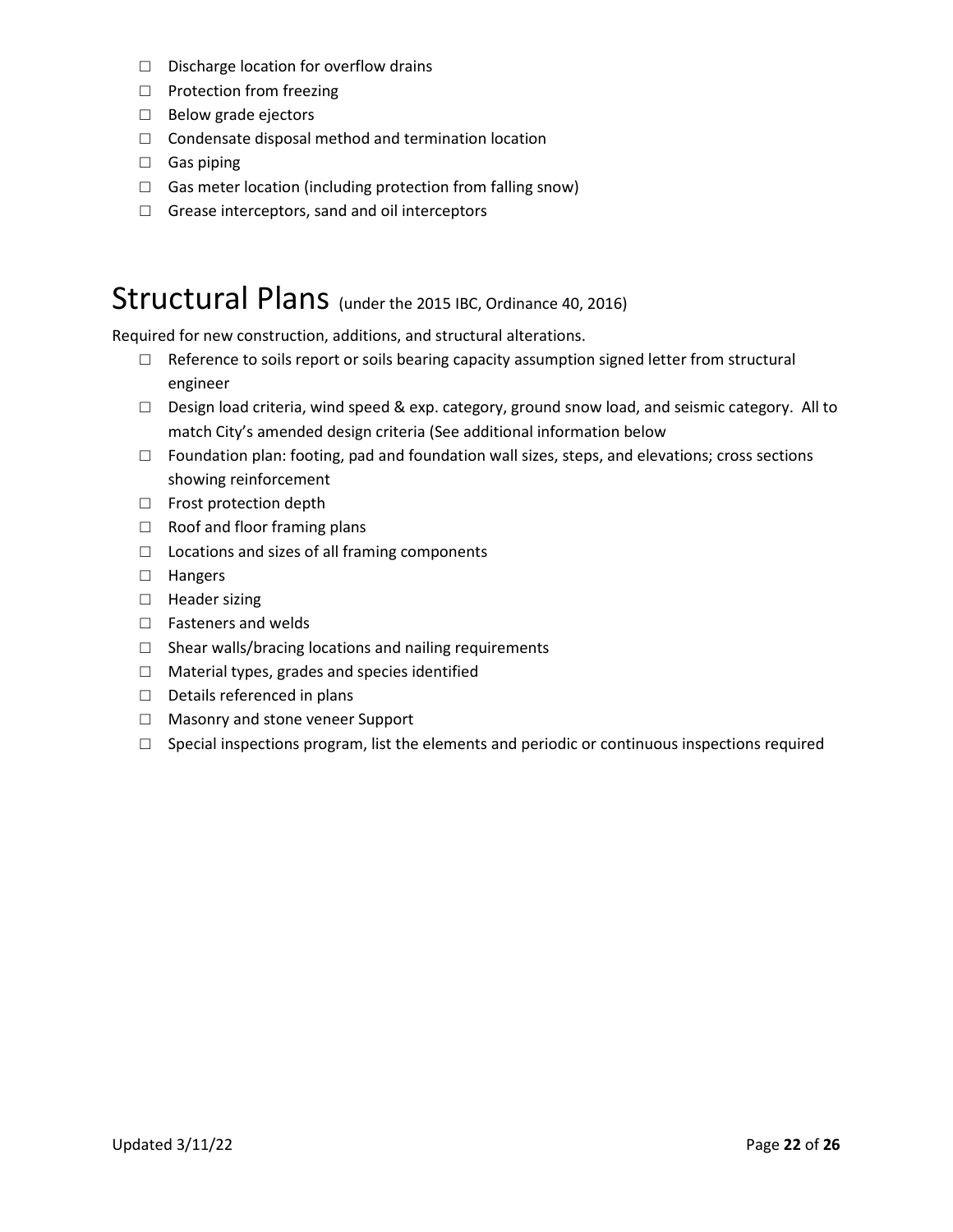# Adopted Codes & Standards

As amended by Ordinance 40, 2016:

- □ 2015 IRC (International Residential Code) Chapters 1-10
- □ [2015 IRC appendixes: E: Manufactured homes, F: Radon, J: Existing Buildings & Structures,](https://www.cityofaspen.com/197/Building-Energy-Codes)  [H: Patio Covers, K: Sound Transmission.](https://www.cityofaspen.com/197/Building-Energy-Codes)
- □ [2015 IPC \(International Plumbing Code\)](https://www.cityofaspen.com/197/Building-Energy-Codes)
- □ [2015 IMC \(International Mechanical Code\)](https://www.cityofaspen.com/197/Building-Energy-Codes)
- □ [2015 IFGC \(International Fuel Gas Code\)](https://www.cityofaspen.com/197/Building-Energy-Codes)
- □ [2015 IECC \(International Energy Conservation Code\)](https://www.cityofaspen.com/197/Building-Energy-Codes)
- □ [2015 IFC \(International Fire Code\)](https://www.cityofaspen.com/197/Building-Energy-Codes)
- □ [2015 IEBC \(International Existing Building Code\)](https://www.cityofaspen.com/197/Building-Energy-Codes)
- □ [2015 ISPSC \(International Swimming Pool and Spa Code\)](https://www.cityofaspen.com/197/Building-Energy-Codes)
- □ [2015 ISEP \(International Solar Energy Provisions\)](https://www.cityofaspen.com/197/Building-Energy-Codes)
- □ 2020 NEC (National Electrical Code)

### Design Criteria

As adopted by Ordinance 40, 2016:

| Ground snow load                 | $100$ psf                                                                                  |
|----------------------------------|--------------------------------------------------------------------------------------------|
| Wind Speed / Exposure Category   | 89/B                                                                                       |
| Seismic design category          | C                                                                                          |
| Weathering                       | Severe                                                                                     |
| Frost line depth                 | 36"                                                                                        |
| Termite                          | None to slight                                                                             |
| Decay                            | None to slight                                                                             |
| Winter design temp               | $-15$ deg F                                                                                |
| Summer design temp               | 82 deg F                                                                                   |
| Ice shield underlayment required | Yes                                                                                        |
| Flood hazards                    | FEMA MAP 6/4/1987                                                                          |
| Air Freezing index               | 1694                                                                                       |
| Mean annual temperature          | 40 degrees                                                                                 |
| <b>Site Class</b>                | Determined<br>by soils report or by<br>engineer's<br>structural<br>assumption<br>statement |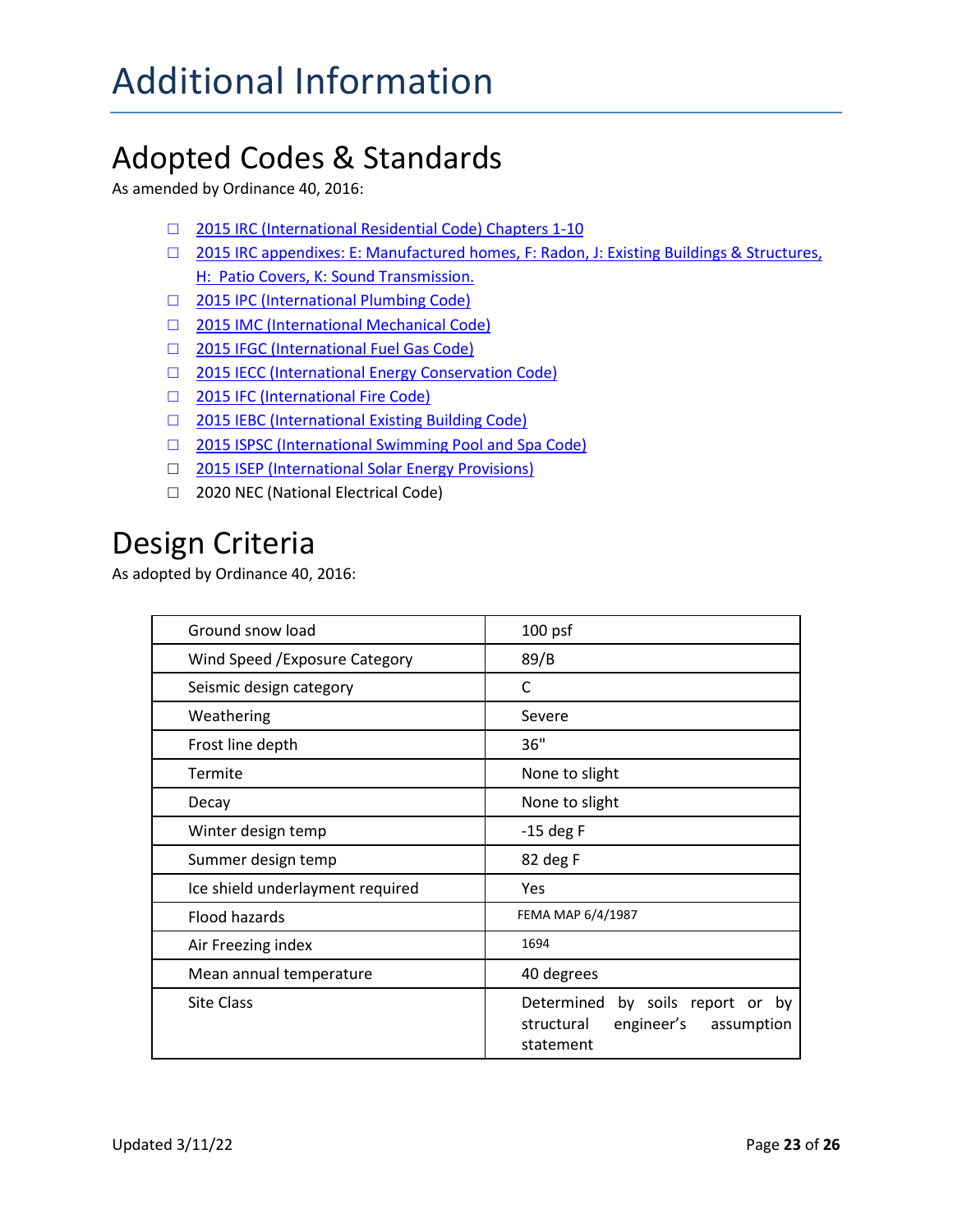Per City Policy:

- □ Summer outdoor design temp: 82 deg F
- □ Indoor design relative humidity: 35%

# Fire Sprinklers

As adopted by Ordinance 40, 2016:

• Automatic fire sprinkler systems are required in all structures 5,000 square feet or greater as defined by fire area and in structures 2 stories or more in height and in structures containing 4 or more dwelling units.

# Carbon Monoxide Detectors

All owners of existing residential occupancies shall come into compliance with the requirements of Chapter 8.15 Carbon Monoxide Detectors. The ordinance became effective on March 2, 2009 and applies to all existing, new and altered dwelling units.

# Inspections

For a list of potential inspections your project may require, *click here.* For more information about inspections through City of Aspen, visit our [Inspections](https://www.cityofaspen.com/227/Inspections) page.

# Final Inspection Expectations

Prior to Final inspection, you must have/complete the following:

- 1. Have final signoffs from each applicable review agency, including:
	- a. Zoning
	- b. HPC
	- c. Engineering
	- d. Fire
	- e. Water
	- f. Sanitation
	- g. Parks
	- h. Environmental Health
- 2. For new commercial construction equal or greater than 9000 sf, you must conduct a blower door test 2015 IECC C402.5.1.2 (as amended i[n Ordinance 40, 2016\)](https://library.municode.com/co/aspen/codes/municipal_code?nodeId=COORASCO).
- 3. Manuals for all appliances and equipment must be compiled together in one location for the owner.
- 4. In residential construction, a certificate must be permanently affixed on or in the electric panel with the following information per 2015 IECC R401.3
	- a. List all insulation R values and fenestration U factors.
	- b. List types and efficiencies of all heating, cooling, and service water heating equipment.
- 5. Submit a complete set of as-built drawings for the project.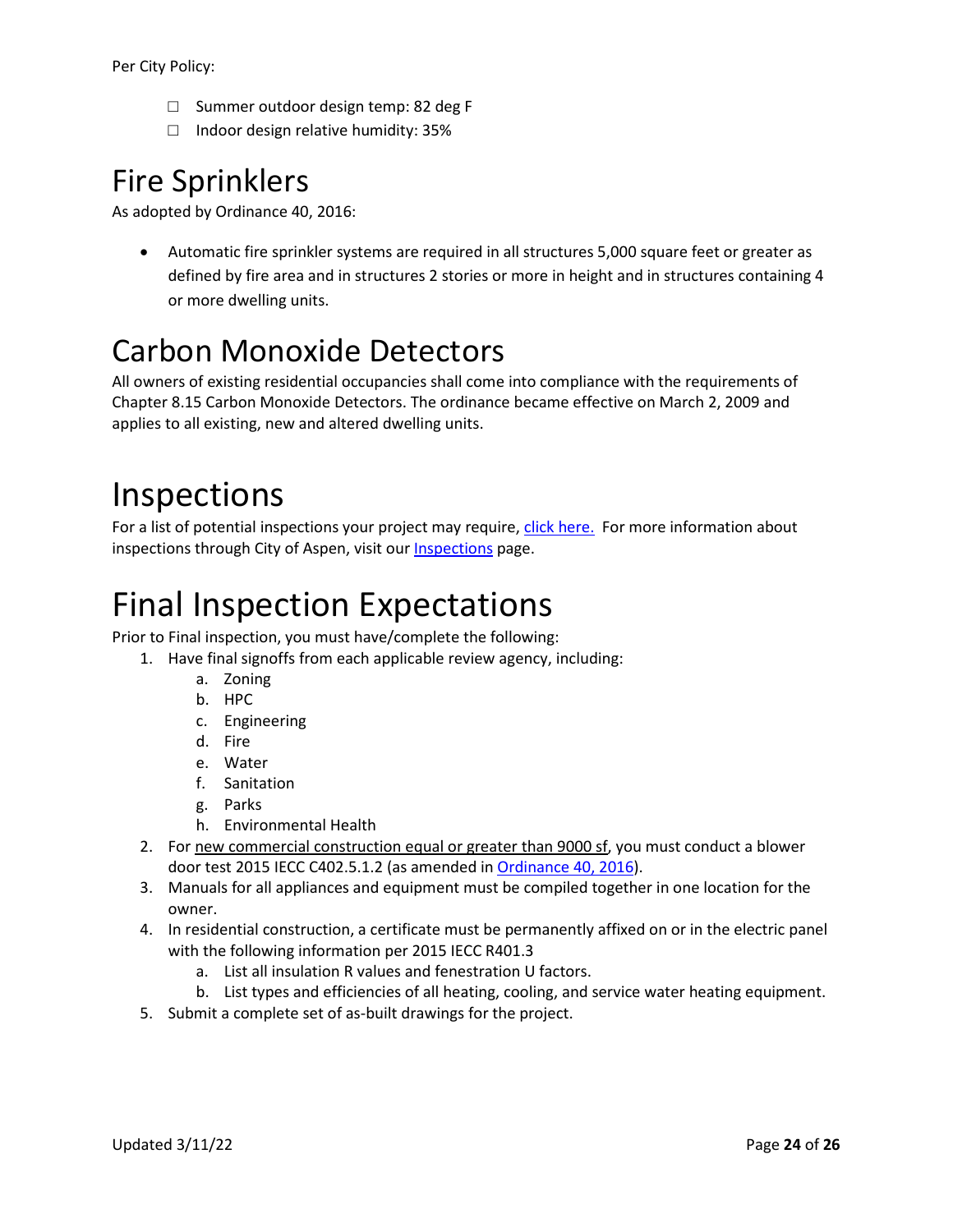# Permit Application Process: What to Expect

#### **Consider a Pre-submittal Meeting**

If you are unfamiliar with the City's permit application requirements, it is recommended that you schedule a pre-submittal meeting so that you have a clear understanding of what documents and plans you will need to submit. The purpose of a pre-submittal meeting is to identify a project's major areas for improvement through a high-level completeness assessment prior to a submission for building permit. As the applicant, you will be expected to present your drawings to plans examiners so that they can provide feedback. Prior to the meeting, you should review all applicable building and zoning checklists in th[e Document Library](https://www.cityofaspen.com/1391/Document-and-Resource-Library) to ensure you have the required documents ready for reference at this meeting. You may reach out to a permit coordinator to schedule a pre-submittal meeting: [permitcoordinators@cityofaspen.com.](mailto:permitcoordinators@cityofaspen.com)

#### **Permit Review**

Once your application is submitted, your permit will move through the various referral agencies' review queues. Different referral agencies have different queues and therefore not all agencies review a permit at the same time. The Permit Coordinator will let you know which agencies will be reviewing and will be your point of contact for status inquiries.

#### **Receive Comment Letter(s)**

You may receive comments from review agencies as they review your permit. The comments will require you to edit your plans or documents and re-submit the revised documents as a part of a formal response to comments.

#### **Create Your Response to Comments**

If you receive comments during permit review, you will address all referral agency comments by providing a written response to each comment as well as revised plan sets and other documents as necessary. Please note: individual plan sheets will not be accepted at response to comments. **Each response should include a description of how the comment has been resolved and which drawing(s) or document(s) has been revised**. **You may not submit any response to comments until all agencies have reviewed in the current review round**. If desired, you may schedule a re-submittal meeting for review of your response to comments through a permit coordinator prior to submitting your response. Please reach out to the Permit Coordinator if you have any questions about this process.

#### **Permit Review and Issuance**

When an acceptable response to comments has been submitted, the permit will be entered back into the queue for re-review. This process continues until all Review Agencies have signed off. Once all reviews are approved, you will be contacted to pay for your permit. After you've paid issuance fees, the permit will be issued to you. Please allow 1-2 business days from fee payment to issuance.

#### **Changes to Submitted and/or Approved Plans**

If changes are made to a project's design such that the drawings no longer match the proposed work, contact a Permit Coordinator. Depending on the scope of the change, a Change Order permit may be required; if the changes are minor in scope, it may be sufficient to simply submit the updated

Updated 3/11/22 Page **25** of **26**